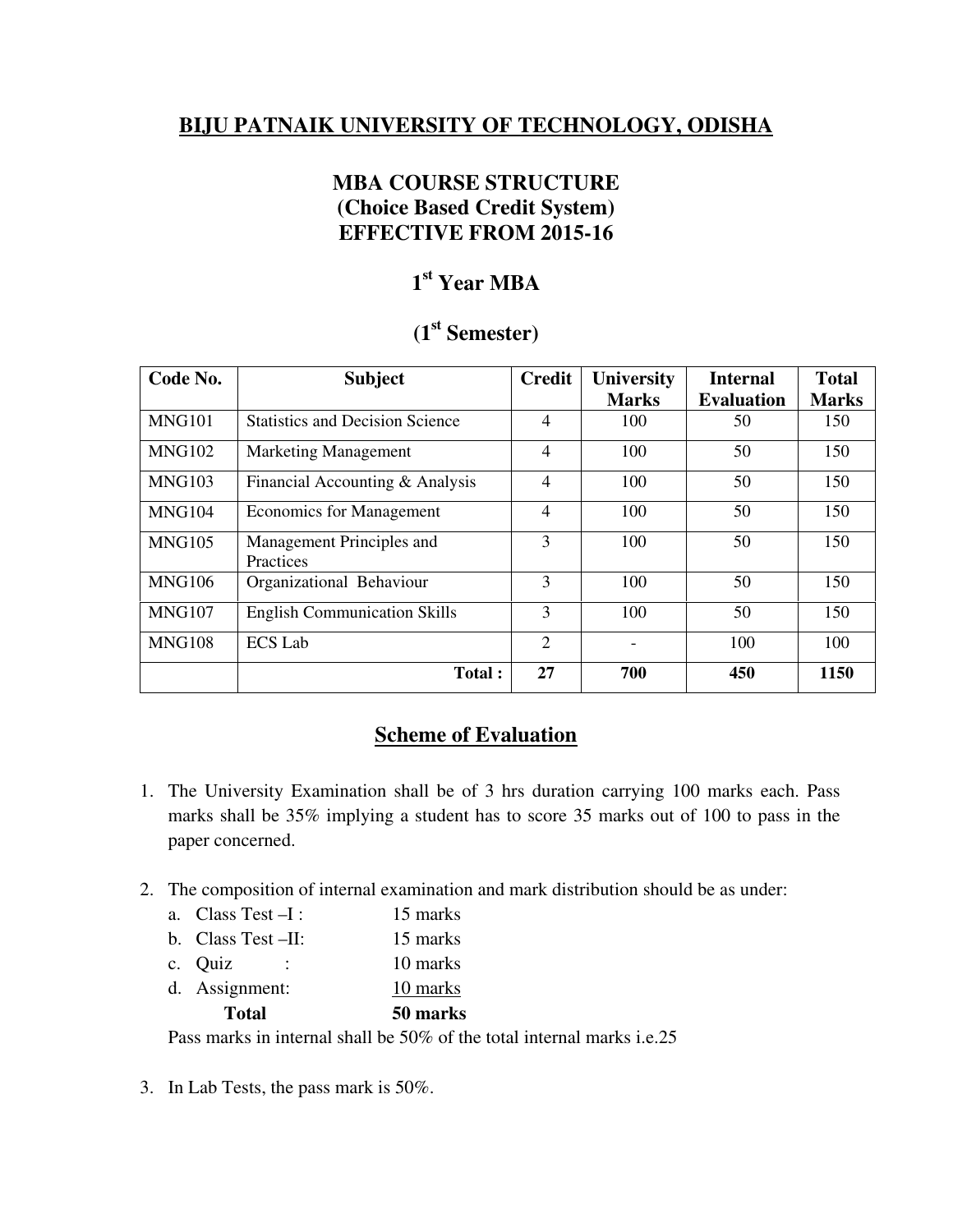# **COURSE CONTENTS FOR MBA PROGRAMME UNDER CBCS PATTERN**

# **1 ST YEAR MBA**

# **Code: MNG -101 STATISTICS AND DECISION SCIENCE Credit - 4 Class Hours - 40**

- 1. To lay an adequate theoretical foundation to study various applied fields in statistics and decision science.
- 2. To understand role of quantitative techniques in managerial decision making.
- 3. To understand applications of various quantitative techniques in managerial settings.

| Unit | <b>Contents</b>                                                                                                                                                                                                                                                                                                                                                                                                                                                                                             | <b>Class</b> |
|------|-------------------------------------------------------------------------------------------------------------------------------------------------------------------------------------------------------------------------------------------------------------------------------------------------------------------------------------------------------------------------------------------------------------------------------------------------------------------------------------------------------------|--------------|
|      |                                                                                                                                                                                                                                                                                                                                                                                                                                                                                                             | hours        |
| 01   | Statistical Methods: Measures of central tendency and dispersion:<br>Standard Deviation, moments, measures of skewness and kurtosis.<br>Simple Correlation, calculation of correlation coefficient, probable error,<br>Rank correlation.<br>Regression: Linear regression, calculation of regression coefficients,<br><b>Multiple Regression</b><br>Time series Model (Component, Uses, Moving Average Method, Least<br>Square Method), Exponential Smoothing Techniques.                                   | 10           |
| 02   | Probability: Concept, Addition, Conditional Probability Bay's theorem,<br>Probability Distributions: Normal and Binomial.                                                                                                                                                                                                                                                                                                                                                                                   | 8            |
| 03   | Decision Sciences & role of quantitative techniques.<br>Linear<br>Programming: Concept, Formulation & Graphical<br>and Simplex<br>Solution<br>Assignment Models: Concept, Flood's Technique / Hungarian Method,<br>applications including restricted $\&$ multiple assignments.<br>Transportation Models: Concept, Formulation, Problem types: Balanced,<br>Unbalanced, Minimization, Maximization Basic initial solution using<br>North West Corner, Least Cost & VAM, and Optimal Solution using<br>MODI. | 8            |
|      |                                                                                                                                                                                                                                                                                                                                                                                                                                                                                                             |              |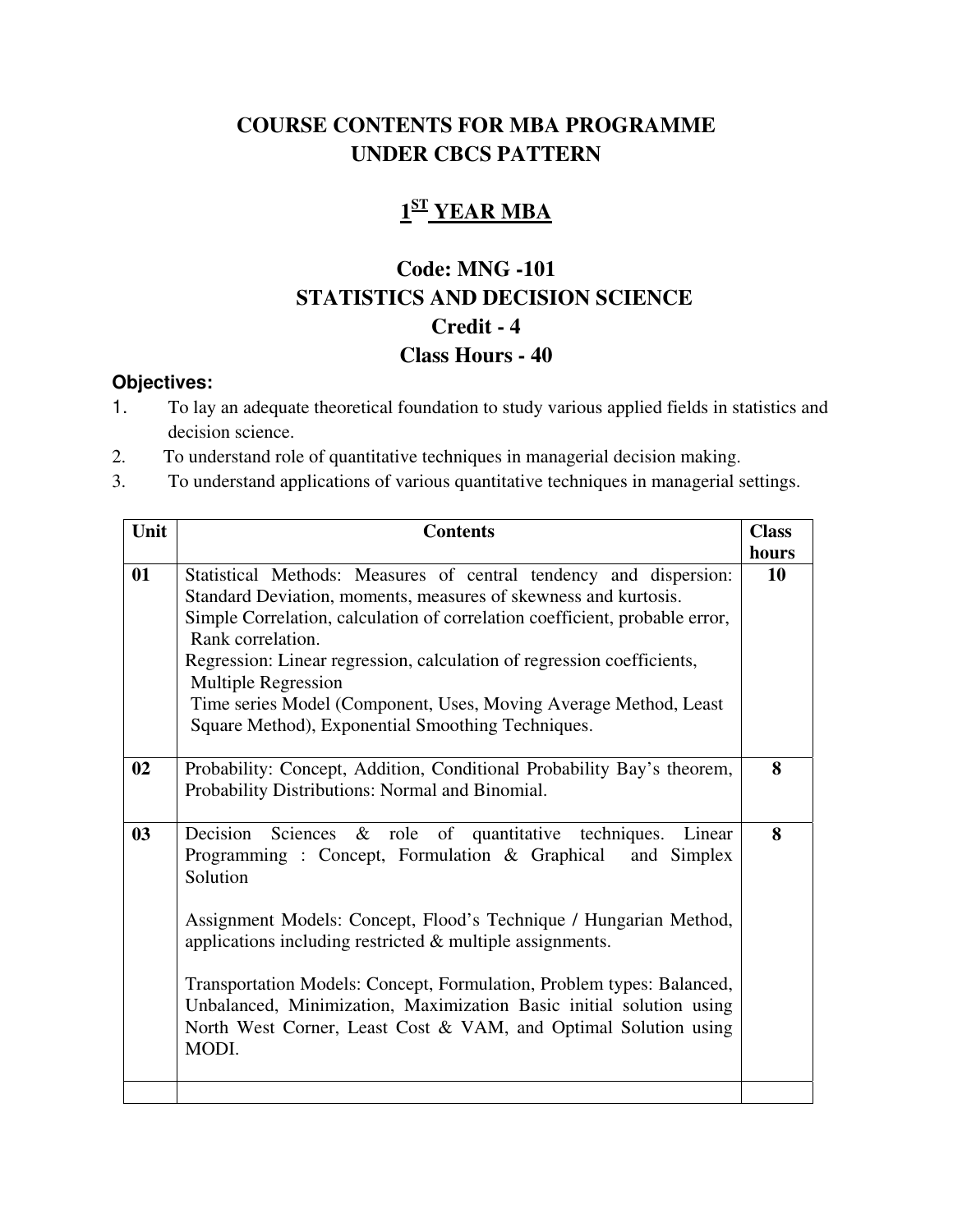| 04             | Queuing Theory: Concept, Single Server (M/M/I, Infinite, FIFO) and<br>Multi Server (M/M/C, Infinite, FIFO)<br>Markov Chains & Simulation Techniques: Markov chains: Applications<br>related to management functional areas, Implications of Steady state<br>Probabilities, Decision making based on the inferences Monte Carlo<br>Simulation, Scope and limitations. | 8 |
|----------------|----------------------------------------------------------------------------------------------------------------------------------------------------------------------------------------------------------------------------------------------------------------------------------------------------------------------------------------------------------------------|---|
| 0 <sub>5</sub> | Decision Theory: Concept, Decision under risk (EMV) & uncertainty<br>Game Theory: Concept, 2 zero sum game with dominance, Pure $\&$<br><b>Mixed Strategy</b>                                                                                                                                                                                                        |   |
|                | (Emphasis shall be laid on solving business related numerical<br>problems in all the above modules)                                                                                                                                                                                                                                                                  |   |

Quantitative Techniques for Management, Levine, Krehbiel, Berenson, Render Hanna, Pearson Quantitative Techniques in Management by N.D. Vohra Tata, McGraw Hill Quantitative Techniques-Davis.B, Oxford Operations Research by R. Pannerselvam, Prentice Hall Statistics for Business and Economics; R P Hooda, Vikas Operations Research by Nita Shah, Ravi Gor, Hardik Soni, PHI Business Statistics : J K Sharma

# **Code: MNG -102 MARKETING MANAGEMENT Credit- 4 Class Hours - 40**

- 1. To sensitize the students to the dynamic nature of Marketing Management.
- 2. To expose students to a systematic frame work of marketing  $\&$  implementations and to highlight need for different marketing approaches for services, goods, and for household consumers, organizational buyers.
- 3. To introduce the concept of Marketing Mix as a framework for Marketing Decision making.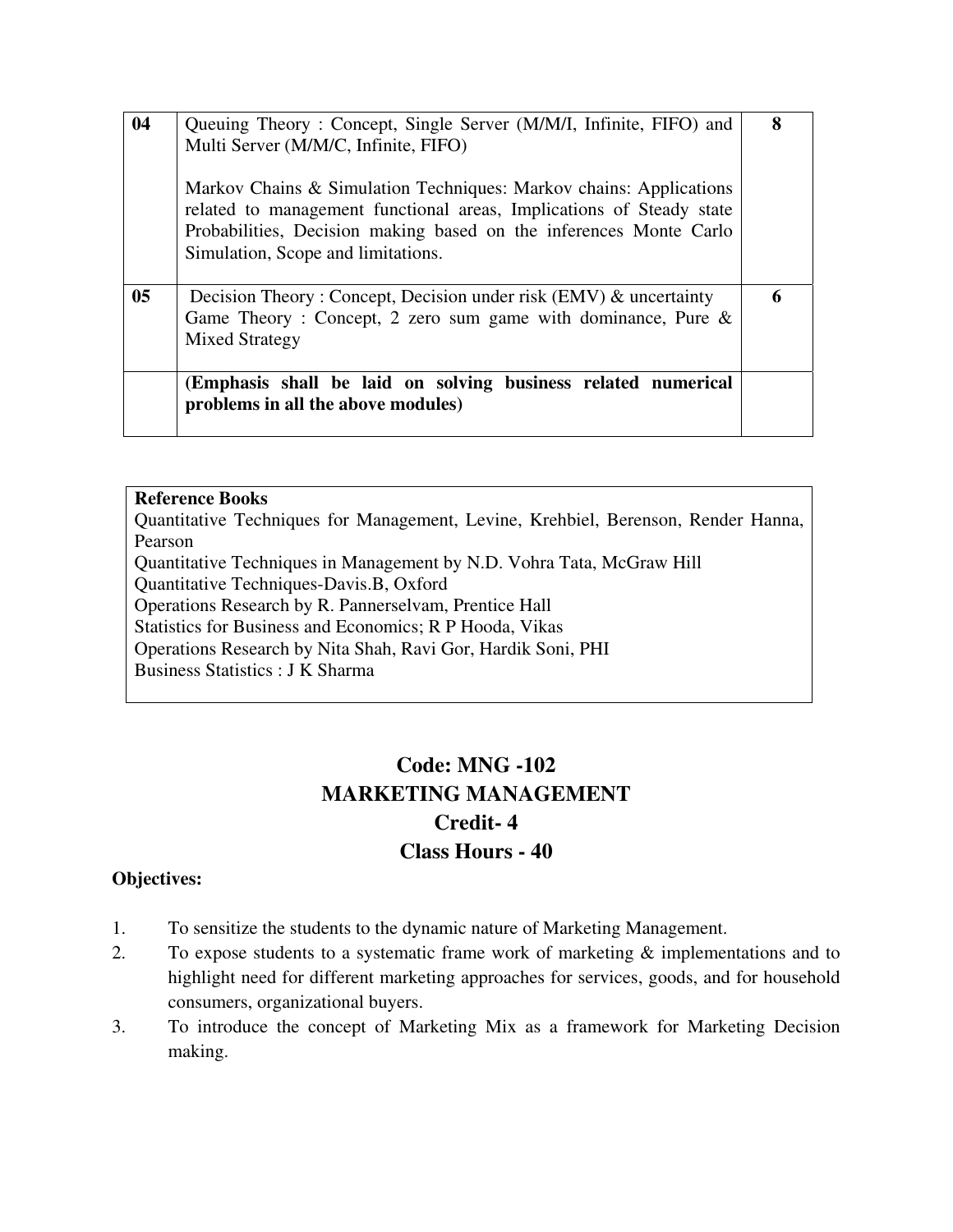| Unit | <b>Contents</b>                                                                                                                                                                                                                                                                                                                                                            | <b>Class</b><br><b>Hours</b> |
|------|----------------------------------------------------------------------------------------------------------------------------------------------------------------------------------------------------------------------------------------------------------------------------------------------------------------------------------------------------------------------------|------------------------------|
| 01   | <b>Definition &amp; Functions of Marketing:</b> Scope of Marketing, Core<br>concepts of marketing such as Need, Want, Demand, Customer Value,<br>Exchange, Customer Satisfaction, Customer Delight, Customer Loyalty,<br>Marketing v/s Market,<br>Selling versus Marketing, Concept of Marketing Myopia. 80: 20 Principle,<br>Introduction to the Concept of Marketing Mix | 6                            |
| 02   | Concept of Marketing Environment: Macro and Micro, Need for analyzing<br>the Marketing Environment                                                                                                                                                                                                                                                                         | 10                           |
|      | Segmentation: Definition, Need for segmentation, Benefits of segmentation<br>to marketers, Bases for market segmentation of consumer goods $\&$<br>industrial goods, Criteria for effective segmentation.                                                                                                                                                                  |                              |
|      | Target Market: Concept of Target Market and criteria for selection of target<br>market.                                                                                                                                                                                                                                                                                    |                              |
|      | Positioning: Concept of Differentiation & Positioning, Introduction to the<br>concepts of Value Proposition & USP.                                                                                                                                                                                                                                                         |                              |
|      | Meaning & importance of consumer behavior, Comparison between<br>Organizational Buying behavior and consumer buying behavior, Buying<br>roles, Five steps buyer decision process.                                                                                                                                                                                          |                              |
| 03   | <b>Product :</b> Meaning of product, Goods & Services Continuum,<br>Classification of consumer products and industrial products,<br>Product Mix: Length, Width, Depth and Consistency.                                                                                                                                                                                     | 9                            |
|      | New Product Development & Product Life Cycle:<br>New Product Development Process: Idea Generation to commercialization.<br>Product Life Cycle: Concept & Characteristics of Product Life<br>Cycle. Relevance of PLC and Strategies across stages of the PLC.                                                                                                               |                              |
|      | Branding: Introduction to Branding, Product Vs. Brand, Meaning of a<br>brand, brand equity & brand elements.<br>Packaging & Labeling: Meaning & role of Packaging & Labeling,                                                                                                                                                                                              |                              |
|      | <b>Pricing Basics:</b> Meaning, Importance and Factors Influencing pricing<br>decisions.<br>Setting the Price : Setting pricing objectives, Determining demand,<br>Estimating costs, Analyzing competitors' pricing, Selecting pricing method,<br>Pricing approaches                                                                                                       |                              |
|      |                                                                                                                                                                                                                                                                                                                                                                            |                              |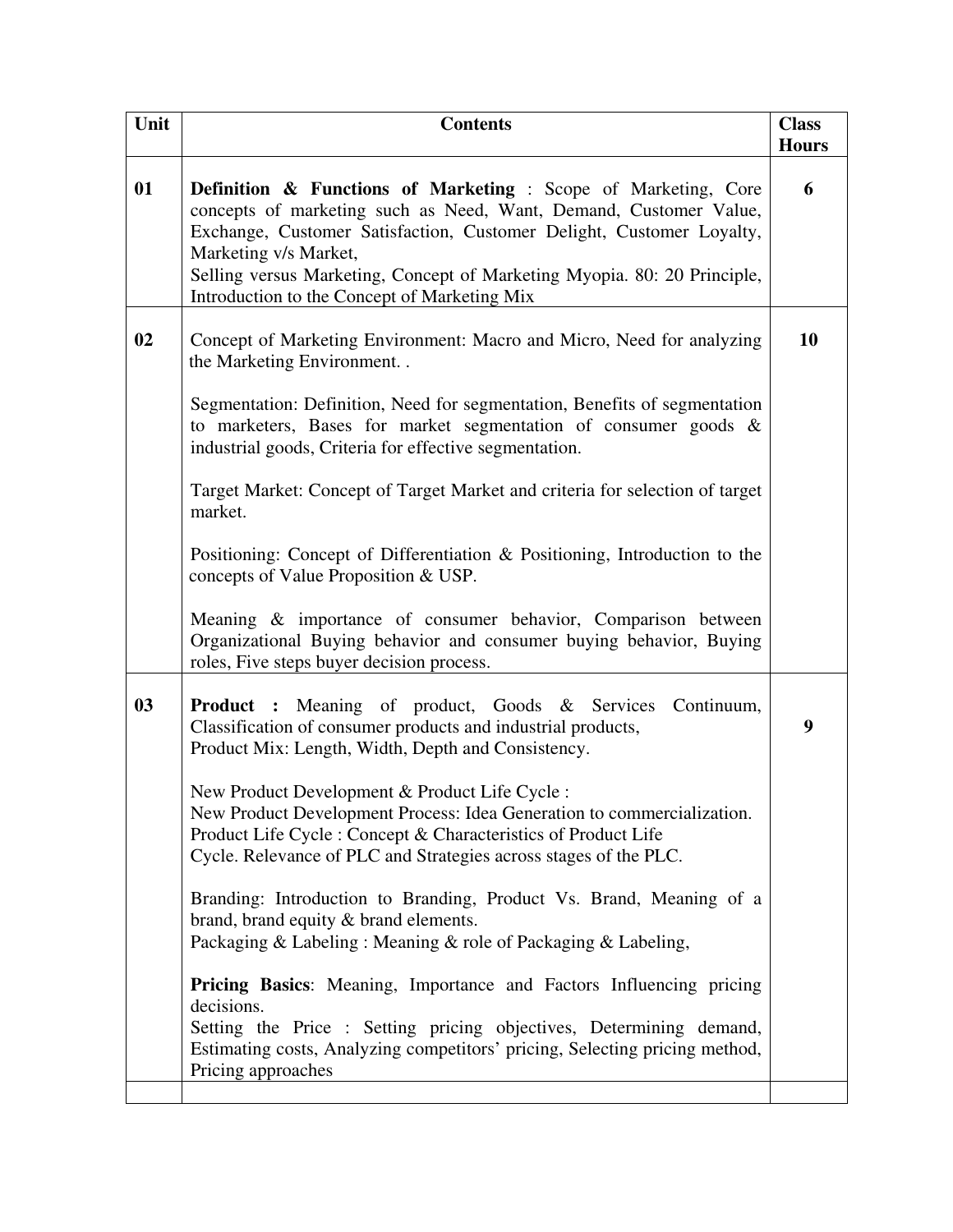| 04             | <b>Place:</b> The Role of Marketing Channels: Channel functions & flows,<br>channel levels.<br>Channel Design Decisions: Analyzing customers' desired service output<br>levels, establishing objectives $\&$ constraints, Identifying $\&$ evaluating major<br>channel alternatives.<br>Channel Options: Introduction to Wholesaling, Retailing, Franchising,<br>Direct marketing, E-Commerce Marketing Practices.<br>Logistics Decisions: Order processing, Warehousing, Inventory, and<br>Transportation.<br><b>Promotion:</b> The role of marketing communications in marketing effort.<br>Communication Mix Elements : Introduction to Advertising, Sales<br>Promotion, Personal Selling, Public Relations, Direct Marketing, Concept<br>of Integrated Marketing Communications (IMC) | 8              |
|----------------|-------------------------------------------------------------------------------------------------------------------------------------------------------------------------------------------------------------------------------------------------------------------------------------------------------------------------------------------------------------------------------------------------------------------------------------------------------------------------------------------------------------------------------------------------------------------------------------------------------------------------------------------------------------------------------------------------------------------------------------------------------------------------------------------|----------------|
| 0 <sub>5</sub> | <b>Marketing Planning &amp; Control:</b><br>Product Level Planning: Preparation & evaluation of a product level<br>marketing plan, Nature $\&$ contents of Marketing Plans – Executive<br>Summary, Situation Analysis, Marketing Strategy, Financials, Control.<br>Contemporary topics: Viral marketing, Guerrilla marketing, societal<br>marketing, Relationship marketing, green marketing, digital marketing,<br>(Concept only)                                                                                                                                                                                                                                                                                                                                                        | $\overline{7}$ |
|                |                                                                                                                                                                                                                                                                                                                                                                                                                                                                                                                                                                                                                                                                                                                                                                                           |                |

Marketing: Baines, Fill and Page , Sinha , Oxford Marketing Management – Kotler, Keller, Koshy, Jha, Pearson, Marketing by Lamb Hair Sharma, Mc Daniel Cengage Learning Marketing Management, Ramaswamy & Namakumari, McGrawHill Marketing Management – K Karunakaran, Himalaya Publishing House Marketing Management – Text and Cases, Tapan K Panda, Excel Books Marketing Management Concept & Cases – S.A. Sherlekar Marketing Management – Karunakaran Marketing Management - Bose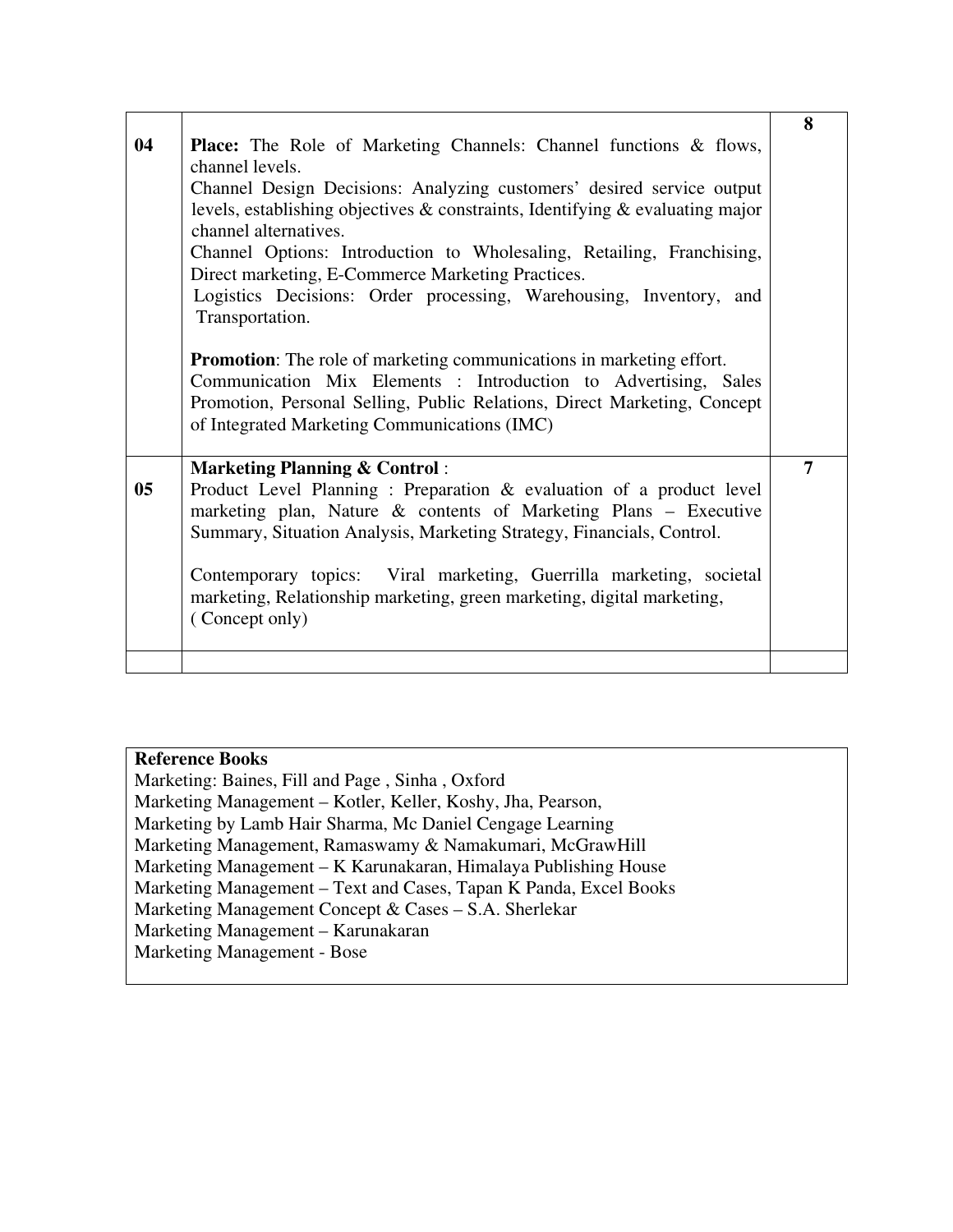# **Code : MNG 103 FINANCIAL ACCOUNTING AND ANALYSIS Credit- 4 Class Hours - 40**

- 1. To familiarize the students with accounting principles and acquaint them with accounting mechanisms, process and systems so as to develop their skills of preparing financial statements.
- 2. To develop their ability to read annual reports and develop their skills to interpret financial statements.
- 3. To familiarize the students with different financial accounting concepts affecting stakeholders

| Unit           | <b>Contents</b>                                                                                                                                                                                                                                                                                                                                                | <b>Class</b> |
|----------------|----------------------------------------------------------------------------------------------------------------------------------------------------------------------------------------------------------------------------------------------------------------------------------------------------------------------------------------------------------------|--------------|
|                |                                                                                                                                                                                                                                                                                                                                                                | <b>Hours</b> |
| 01             | Introduction to Accounting: What is Accounting? The need for Accounting,                                                                                                                                                                                                                                                                                       | 6            |
|                | External and Internal End users of Accounting Information, Accounting<br>concepts and conventions, Accounting cycle, Accounting Equations, Nature<br>of GAAP, Need for Accounting Standards, Limitations of Accounting,<br>Ethical Issues in Accounting, Basic Terminologies of Accounting.                                                                    |              |
| 02             | Mechanics of Accounting: Introduction, Classification, Double Entry<br>System, Preparing Journal, Subsidiary books, Ledger, preparation of Trial<br>Balance. Preparation of Income statement and Balance Sheet.                                                                                                                                                | 8            |
|                | (The students should familiarize with computerized accounting and<br>should be able to do a task relating to above through a software<br>package).                                                                                                                                                                                                             |              |
| 03             | Corporate Accounts: Share and Share Capital, Issue of Shares, Payment in<br>installment, Buyback of shares, Debentures and Bonds.<br>Understanding corporate Income statement and Balance Sheet as presented<br>in the Annual Reports of companies.                                                                                                            | 8            |
| 04             | Analysis and interpretation of Financing Statements:- Common size<br>statement, Trend analysis, Ratio Analysis and Cash Flow Analysis as per AS<br>$-3$ (Revised).                                                                                                                                                                                             | 8            |
| 0 <sub>5</sub> | The faculty has to pick up Annual Reports of at least 5 listed companies<br>from different sectors and make groups to analyze the following aspects:<br>Financial analysis as reported by Auditors and Directors' and Corporate<br>Governance.<br>Basic EPS and Diluted EPS as per $AS - 20$<br>State of Affairs through Valuation Ratios and Dupont analysis. | 10           |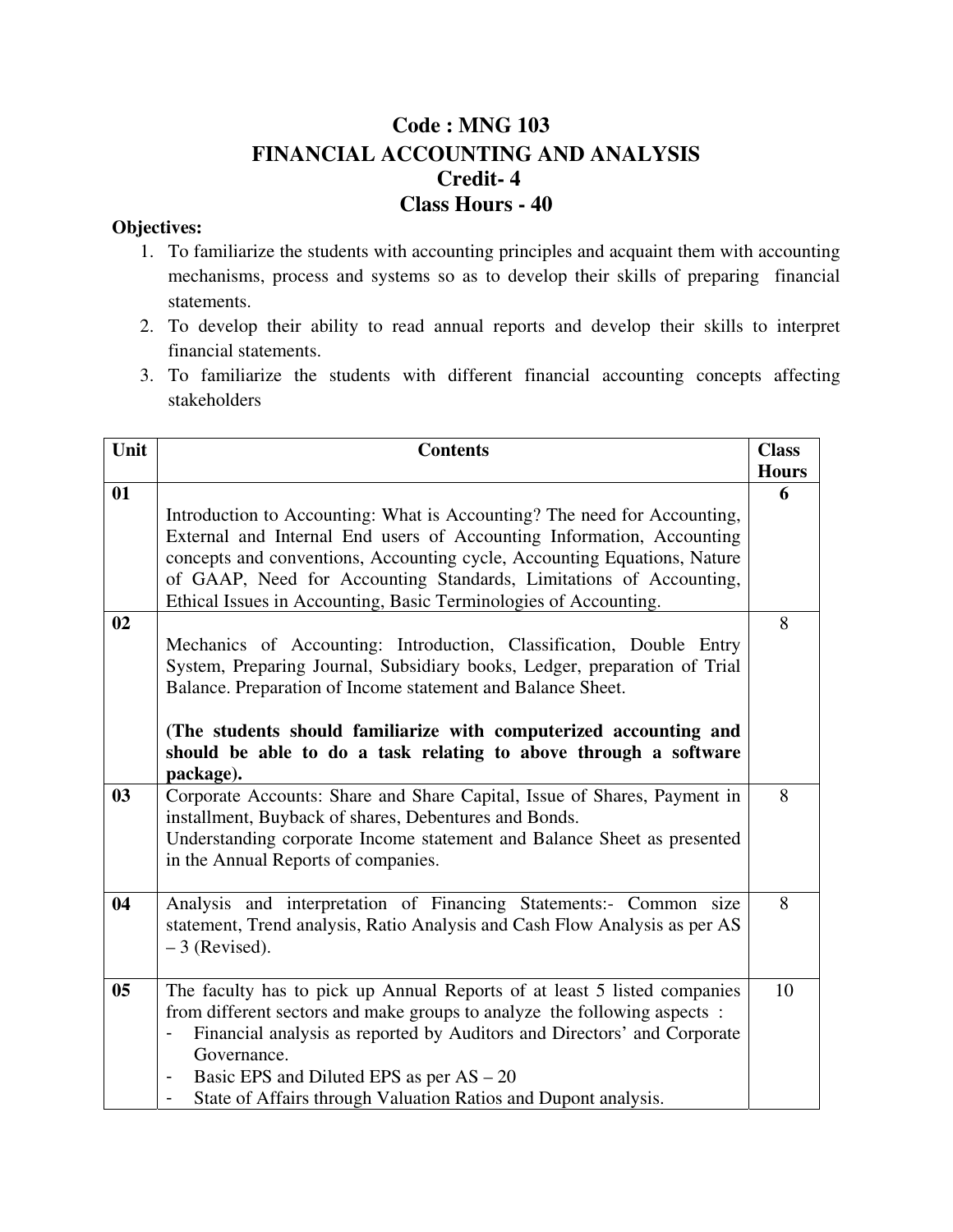|  | - Consolidated statements of Cash Flows from the perspectives of lender, I |  |
|--|----------------------------------------------------------------------------|--|
|  | investor, Prospective employee and supplier to the company.                |  |
|  | - Corporate disclosures in the Financial Statements and Annual Reports of  |  |

- past 5 years.
- Innovative Techniques of FSA

Financial Accounting for Management; Paresh Shah, Oxford Financial Accounting A managerial Perspective-Bapat & Raitha, McGrawHill Financial Accounting for Managers-Sanjay Dhamija, Pearson Financial Accounting and Analysis- Athma, HPH Financial Accounting for Management, A.K.Bhattacharya Financial Accounting for Management, Narayanswamy

# **Code: MNG - 104 ECONOMICS FOR MANAGEMENT Credit – 4 Class Hours: 40**

- 1. To lay an adequate theoretical foundation to study various applied fields in economics and management.
- 2. To demonstrate the application of economic theory to business decisions.
- 3. To develop a student's ability to think analytically about the economic forces at work in society.
- 4. To develop a framework which the students may use to analyze the overall behavior of a modern mixed economy.

| Unit | <b>Contents</b>                                                                                                                                                                                                                                                                                                                                        | <b>Class</b> |
|------|--------------------------------------------------------------------------------------------------------------------------------------------------------------------------------------------------------------------------------------------------------------------------------------------------------------------------------------------------------|--------------|
|      |                                                                                                                                                                                                                                                                                                                                                        | hours.       |
| 01   | Relevance of economics for business decisions, Role of Managerial Economist<br>and Business decision making.<br>Demand Analysis – individual market and firm demand, Determinants of<br>demand, Elasticity measures and business decision making, Demand Estimation<br>and demand Forecasting,<br>Supply Analysis.                                     | 8            |
| 02   | Production functions: Single variable – Variable Proportions, two variables –<br>isoquants, returns to scale; cost minimization and output maximization, Elasticity<br>of substitution various cost concepts, cost functions and their empirical<br>estimation, Economics of scale and economies of scope (simple numerical<br>problems to be solved). | 8            |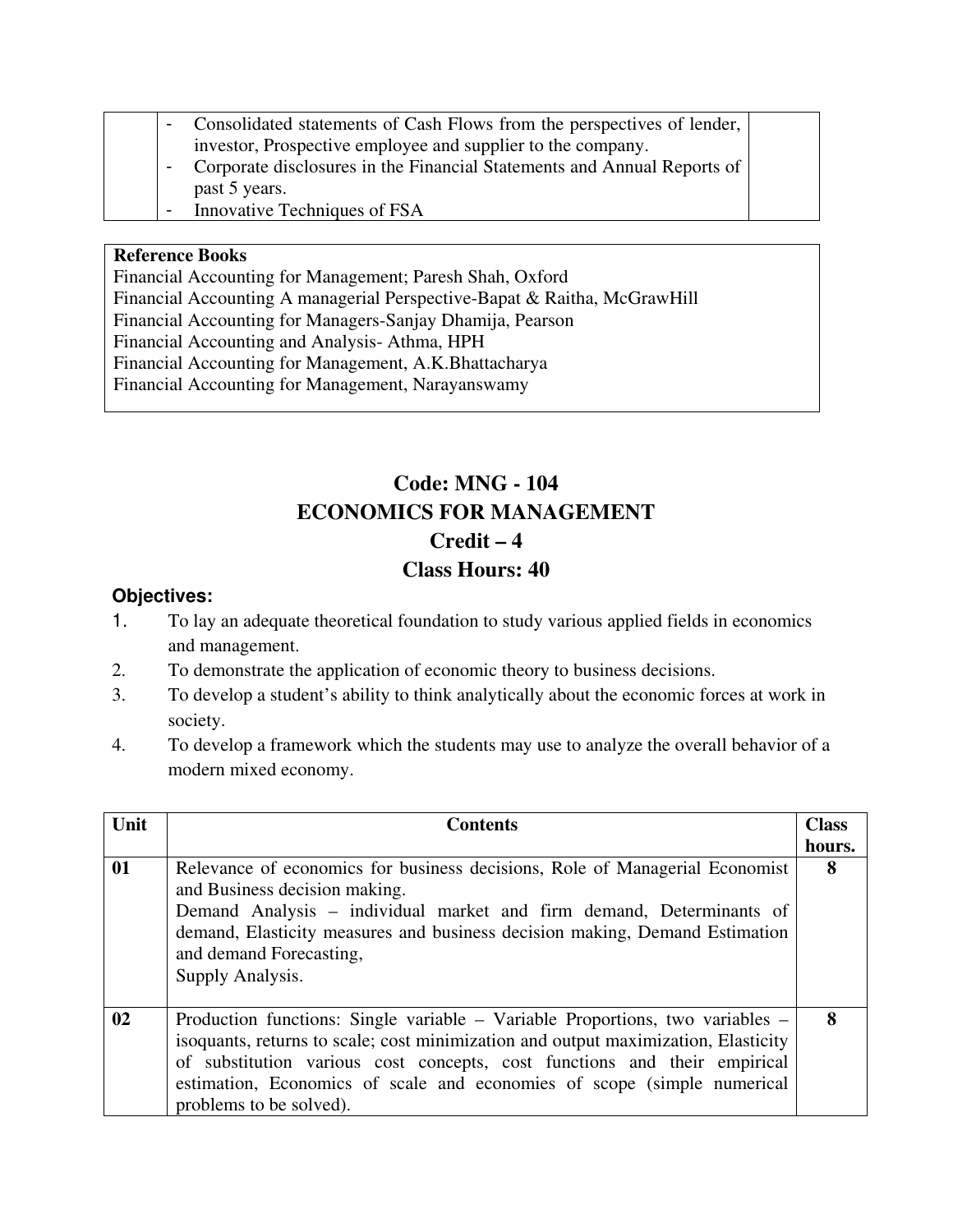| 0 <sub>3</sub> | Market morphology, price and output determination under different market<br>conditions: Perfect competition, monopoly, monopolistic competition, oligopoly,<br>Descriptive pricing approaches: Full cost pricing, product pricing; Price<br>skimming, penetration pricing, loss leader pricing, price bundling, Transfer<br>pricing (simple numerical problems to be solved). | 8 |
|----------------|-------------------------------------------------------------------------------------------------------------------------------------------------------------------------------------------------------------------------------------------------------------------------------------------------------------------------------------------------------------------------------|---|
| 04             | Macro economics, circular flow of income, the concepts of GDP, GNP, GDP<br>deflator, concepts of consumption, saving, and investment, business cycle:<br>Nature, phases, consequences and measures to solve the problems of business<br>cycle. Inflation.                                                                                                                     | 8 |
| 0 <sub>5</sub> | Inter sectoral linkages, Macro aggregates and policy interrelation ships: Fiscal<br>and Monetary Policies; Industrial Finance: Money market, Capital Market and<br>institutional finance.                                                                                                                                                                                     | 8 |

Managerial Economics, Geetika, Ghosh, Raychoudhury, TMH Managerial Economics, Salvatre, Srivastava, Oxford Managerial Economics, Keat, Young, Banerjee, Pearson, Managerial Economics – Analysis of Managerial Decision Making, H L Ahuja, S. Chand Managerial Economics Theory and Applications, DM Mithani HPH Managerial Economics, PL Mehta Sultanchand & Co. Managerial Economics, DN. Dwivedi, Vikash

# **Code: MNG-105 MANAGEMENT PRINCIPLES AND PRACTICES Credit- 3 Class Hours - 40**

- 1. To explain the various concepts of management.
- 2. To make the students understand the contemporary management practices
- 3. To highlight professional challenges that managers face in various organization
- 4. To enable the students to appreciate the emerging ideas and practices in the field of management.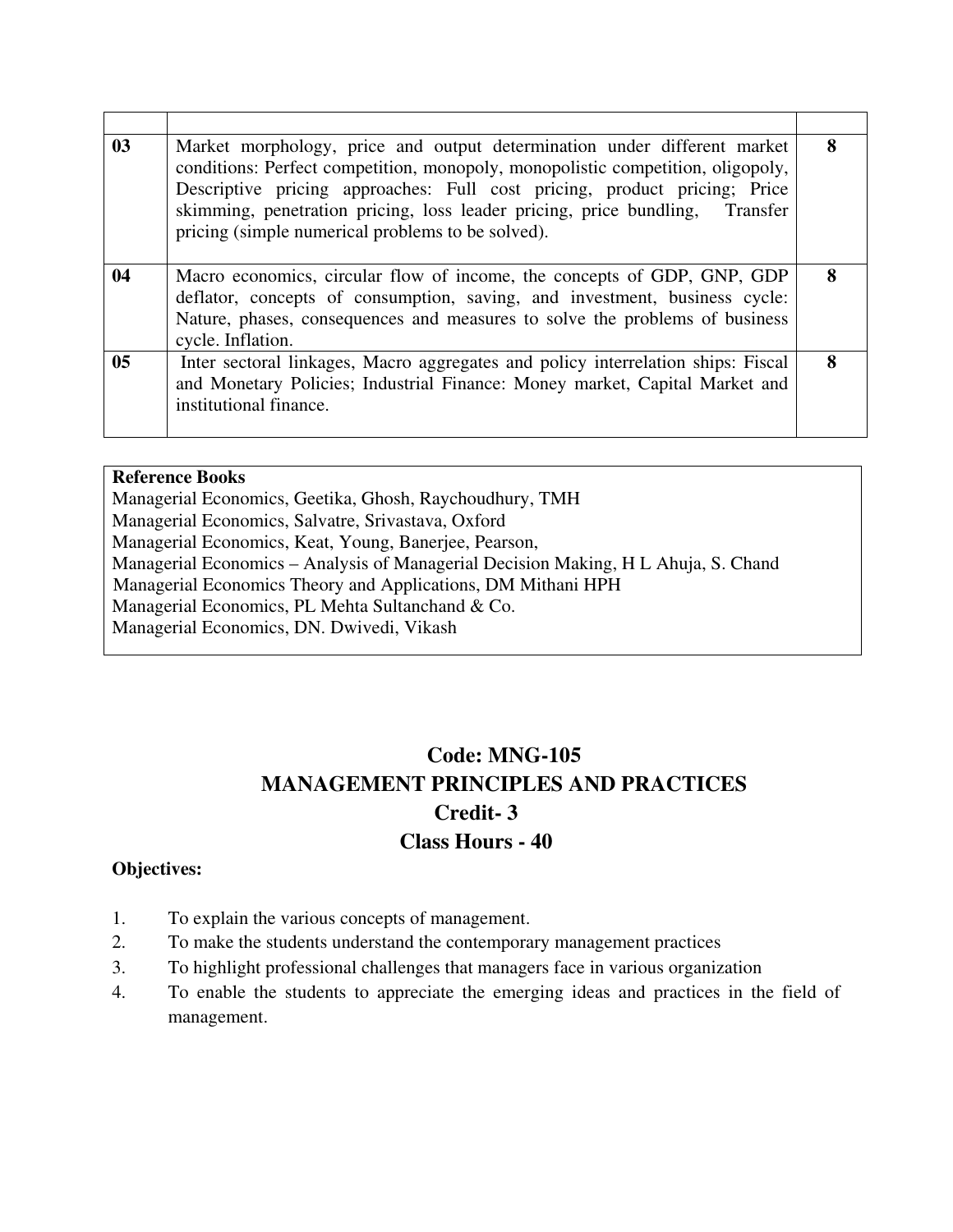| Unit           | <b>Contents</b>                                                                                                                                                                                                                                                                                                                                                                                                                   | <b>Class</b>   |
|----------------|-----------------------------------------------------------------------------------------------------------------------------------------------------------------------------------------------------------------------------------------------------------------------------------------------------------------------------------------------------------------------------------------------------------------------------------|----------------|
| 01             | Introduction to Principles of Management                                                                                                                                                                                                                                                                                                                                                                                          | <b>Hours</b>   |
|                | Basic Concepts : Definition of Management, Contribution of F.W.<br>Taylor, Henri Fayol, Elton Mayo, Mary Parker Follet, Rensis Limert,<br>Chestard Bernard, Douglas McGergor, Peter Drucker, Michael Porter and<br>C.K. Prahlad.<br>Approaches to Management : Scientific Approach, Systems Approach<br>and Contingency Approach.<br>Managerial Competencies : Communication, Team work, Planning and                             | 10             |
| 02             | Administrative, Strategic and Global Competencies.<br>Organization: Formal and Informal, Line and Staff Relationship,<br>Centralization Vs. Decentralization, Basic issues in Organizing, Work<br>Specialization, Chain of Common Delegation, Span of Management,<br>Organization Structure - Bases for Departmentation.<br>Organizational Culture : Cultural Diversity, Multi Ethnic Workforce<br>Organizing Knowledge Resource. | 10             |
| 03             | Planning: Nature & Elements of Planning, Planning Types and Models,<br>Planning in Learning Organizations, Types, Steps, MBO, MBE, Planning<br>Premises.<br>Decision Making: Risk and Uncertainty, Decision Trees, Decision<br>making process, Models of Decision Making, Increasing Participation in<br>Decision making, Decision-making creativity.                                                                             | 8              |
| 04             | Controlling: Process, Standards and Bench Marking - Co-ordination-<br>Principles of Co-ordination-Inter-Dependence.                                                                                                                                                                                                                                                                                                               | 5              |
| 0 <sub>5</sub> | Challenges in Management : Change Management – Timing of<br>to change-Planning organizational<br><b>Change-Reaction</b><br>Change-<br>Technological Change-Effective use of Communication Devices and IT.                                                                                                                                                                                                                         | $\overline{7}$ |
|                |                                                                                                                                                                                                                                                                                                                                                                                                                                   |                |

1. Management, Robbins, Coulter & Vohra, Pearson.

2. Management: Text and Cases-VSP Rao, Excel Books

3. Essentials of Management-Koontz, 8/e, McGraw Hill

4. Management Theory & practice – Chandan J. S, Vikas Publishing House.

5. Management Theory & Practice Text & Cases – Subba Rao P & Hima Bindu, Himalaya Publication.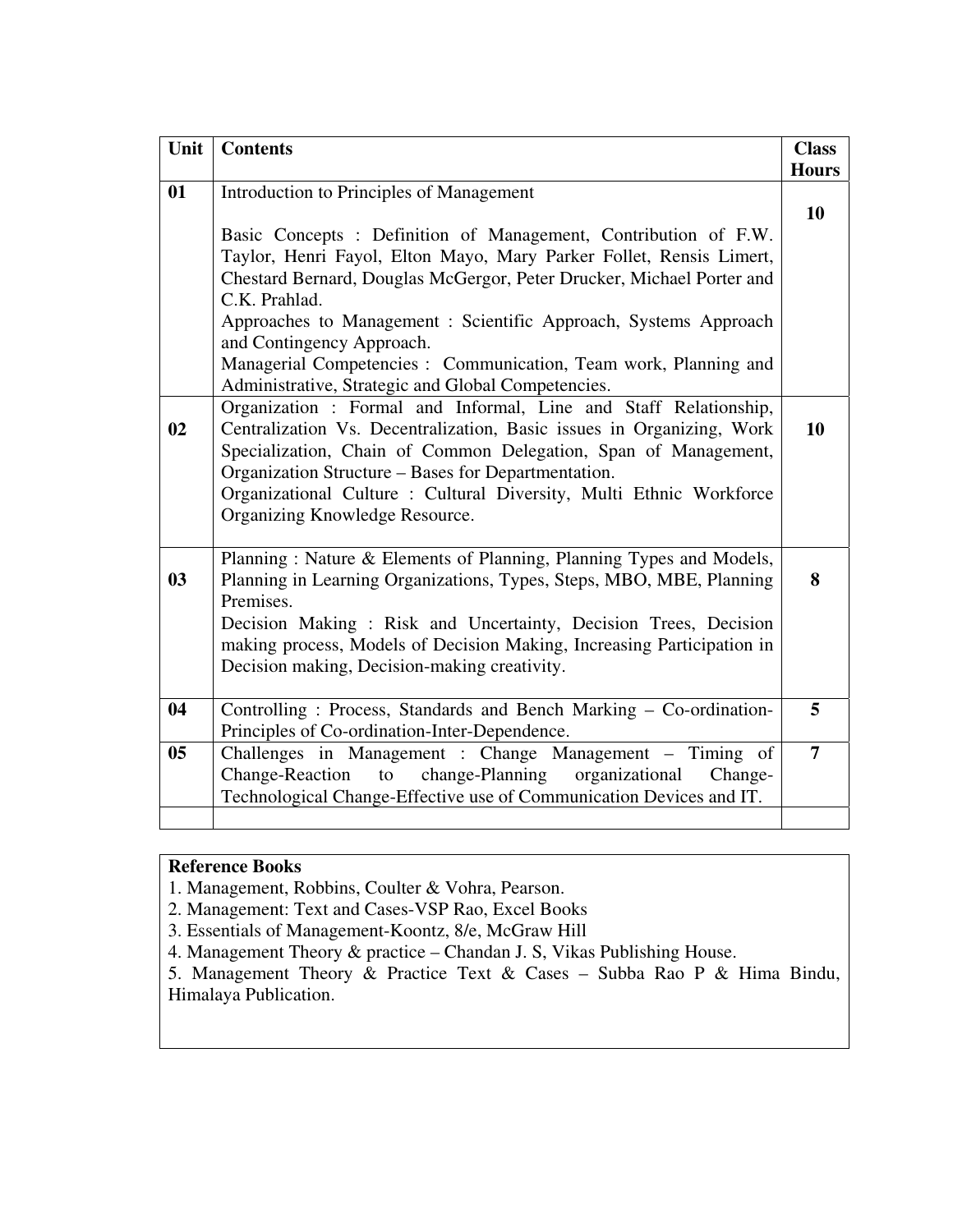# **Code: MNG -106 ORGANIZATIONAL BEHAVIOUR Credit- 3 Class Hours - 40**

- 1. To develop an understanding of the behavior of individuals and groups inside organizations
- 2. To enhance skills in understanding and appreciating individuals, interpersonal, and group process for increased effectiveness both within and outside of organizations.
- 3. To develop theoretical and practical insights and problem-solving capabilities for effectively managing the organizational processes.

| Unit | <b>Contents</b>                                                                                                                                                                                                                                                                                                           | <b>Class</b><br><b>Hours</b> |
|------|---------------------------------------------------------------------------------------------------------------------------------------------------------------------------------------------------------------------------------------------------------------------------------------------------------------------------|------------------------------|
| 01   | <b>Fundamentals of OB:</b> Definition, scope and importance of OB,<br>Relationship between OB and the individual, Evolution of OB, Theoretical<br>framework (cognitive), behavioristic and social cognitive), Limitations of<br>OB.                                                                                       | 6                            |
| 02   | Attitude: Importance of attitude in an organization, Right Attitude,<br>Components of attitude, Relationship between behavior and attitude,<br>Developing Emotional intelligence at the workplace, Job attitude, Barriers<br>to changing attitudes.                                                                       | 10                           |
|      | <b>Personality and values:</b> Definition and importance of Personality for<br>performance, The Myers-Briggs Type Indicator and The Big Five<br>personality model, Significant personality traits suitable to the workplace<br>(personality and job – fit theory), Personality Tests and their practical<br>applications. |                              |
|      | <b>Perception:</b> Meaning and concept of perception, Factors influencing<br>perception, Selective perception, Attribution theory, Perceptual process,<br>Social perception (stereotyping and halo effect).                                                                                                               |                              |
|      | Motivation: Definition & Concept of Motive & Motivation, The Content<br>Theories of Motivation (Maslow's Need Hierarchy & Herzberg's Two<br>Factor model Theory), The Process Theories (Vroom's expectancy Theory<br>& Porter Lawler model), Contemporary Theories – Equity Theory of Work<br>Motivation.                 |                              |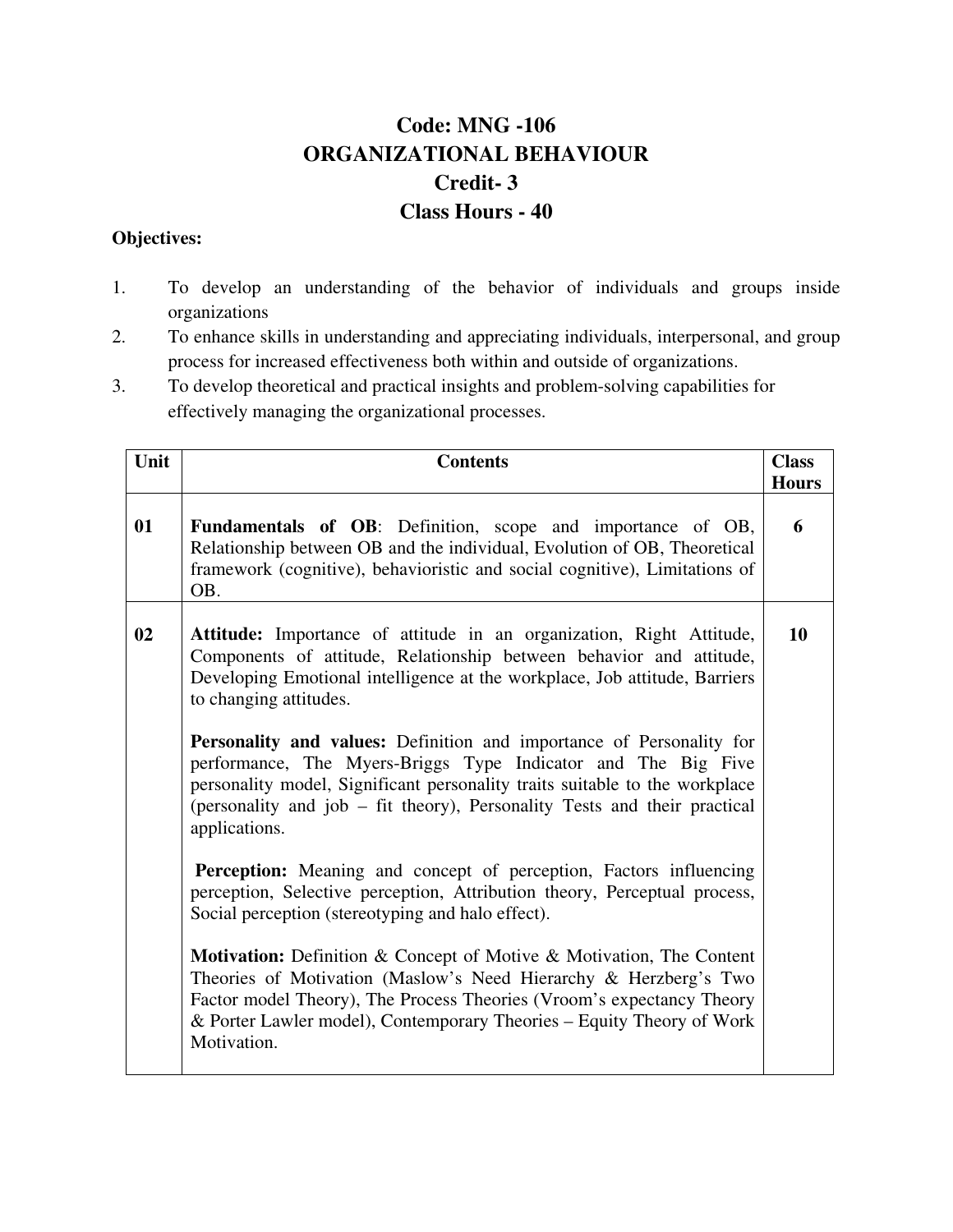| 03             | <b>Foundations of Group Behavior:</b> The Meaning of Group & Group<br>behavior & Group Dynamics, Types of Groups, The Five - Stage Model of<br>Group Development.<br>Managing Teams: Why Work Teams, Work Teams in Organization,<br>Developing Work Teams, Team Effectiveness & Team Building.<br><b>Leadership:</b> Concept of Leadership, Styles of Leadership, Trait Approach<br>Contingency Leadership Approach, Contemporary leadership, Meaning<br>and significance of contemporary leadership, Concept of transformations<br>leadership, Contemporary theories of leadership, Success stories of<br>today's Global and Indian leaders.                                                 | $\boldsymbol{9}$ |
|----------------|-----------------------------------------------------------------------------------------------------------------------------------------------------------------------------------------------------------------------------------------------------------------------------------------------------------------------------------------------------------------------------------------------------------------------------------------------------------------------------------------------------------------------------------------------------------------------------------------------------------------------------------------------------------------------------------------------|------------------|
| 04             | <b>Organizational Culture</b> : Meaning $\&$ Definition of Organizational<br>Culture, creating & Sustaining Organizational Culture, Types of Culture<br>(Strong vs. Weak Culture, Soft Vs. Hard Culture & Formal vs. Informal<br>Culture), Creating Positive Organizational Culture, Concept of Workplace<br>Spirituality.                                                                                                                                                                                                                                                                                                                                                                    | 8                |
| 0 <sub>5</sub> | Organizational Change: Meaning, Definition & Nature of Organizational<br>Change, Types of Organizational Change, Forces that acts as stimulants to<br>change.<br>Implementing Organizational Change : How to overcome the Resistance<br>to Change, Approaches to managing Organizational Change, Kurt<br>Lewin's-Three step model, Seven Stage model of Change & Kotter's<br>Eight-Step plan for Implementing Change, Leading the Change Process,<br>Facilitating Change, Dealing with Individual & Group Resistance,<br>Intervention Strategies for Facilitating Organizational Change, Methods of<br>Implementing<br>Organizational Change,<br>Developing<br>Learning<br>a<br>Organization. | 7                |

- 1. Understanding Organizational Behaviour, Parek, Oxford
- 2. Organizational Behaviour, Robbins, Judge, Sanghi, Pearson.
- 3. Organizational Behaviour, K. Awathappa,HPH.
- 4. Organizational Behaviour, VSP Rao, Excel
- 5..Introduction to Organizational Behaviour, Moorhead, Griffin, Cengage.
- 6. Organizational Behaviour, Hitt, Miller, Colella, Wiley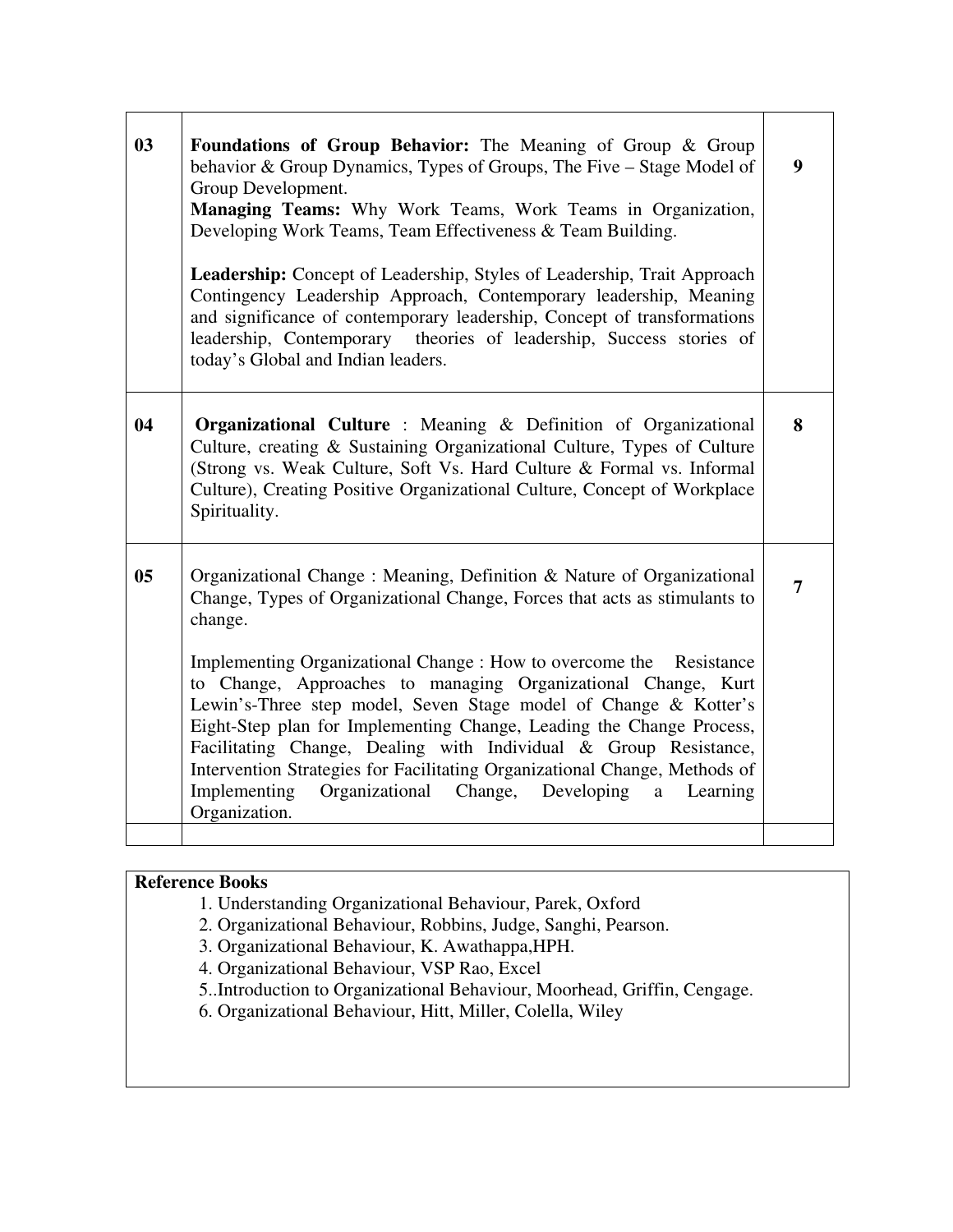# **Code: MNG -107 ENGLISH COMMUNICATION SKILLS Credit- 3 Class Hours - 30**

- 1. To develop the communication skills of the students
- 2. To encourage the students to make correct usage of English with an emphasis on Listening, Speaking, Reading and Writing skills
- 3. To familiarize the students with professional communication.

| Unit | <b>Contents</b>                                                                                                                                                                                                                                                                                               | <b>Class</b><br><b>Hours</b> |
|------|---------------------------------------------------------------------------------------------------------------------------------------------------------------------------------------------------------------------------------------------------------------------------------------------------------------|------------------------------|
| 01   | <b>Basics of Communication</b>                                                                                                                                                                                                                                                                                | 6                            |
|      | Importance of communication , Communication elements and process,<br>General communication and business communication, Information Gap<br>principle, Turn-taking, Awareness of Filters & Barriers & Strategies for<br>overcoming them, Verbal and non-verbal communication, Principles of                     |                              |
|      | effective communication, Communication network in an organization                                                                                                                                                                                                                                             |                              |
| 02   | <b>Communication through English</b><br>The importance of communication through English at the present time,                                                                                                                                                                                                  | 6                            |
|      | Plain English. Bias free English, Formal / Informal language use in<br>appropriate contexts.                                                                                                                                                                                                                  |                              |
|      | The Sounds of English: Vowels and consonants, IPA symbols,<br>Syllables, Stress and Intonation.                                                                                                                                                                                                               |                              |
| 03   | <b>Major Language Skills (LSRW)</b><br>Listening: Importance, Active & passive listening, barriers, strategies for<br>improving listening skills.<br>Speaking: Characteristics of Effective Speech-Clear articulation; Rate<br>of speaking; Voice quality; Eye Contact; Relevance of content for the audience | 6                            |
|      | <b>Reading:</b><br>$D e v e l o p i n g$ reading skills of<br>skimming<br>and<br>scanning;<br>predicting, guessing the meaning of unfamiliar words,<br>inferring; reading critically, taking notes.                                                                                                           |                              |
|      | Writing: the characteristics of effective writing, clear organization and<br>structuring of ideas, summarizing, clarity of language,<br>stylistic<br>variation, précis writing, paragraph writing.                                                                                                            |                              |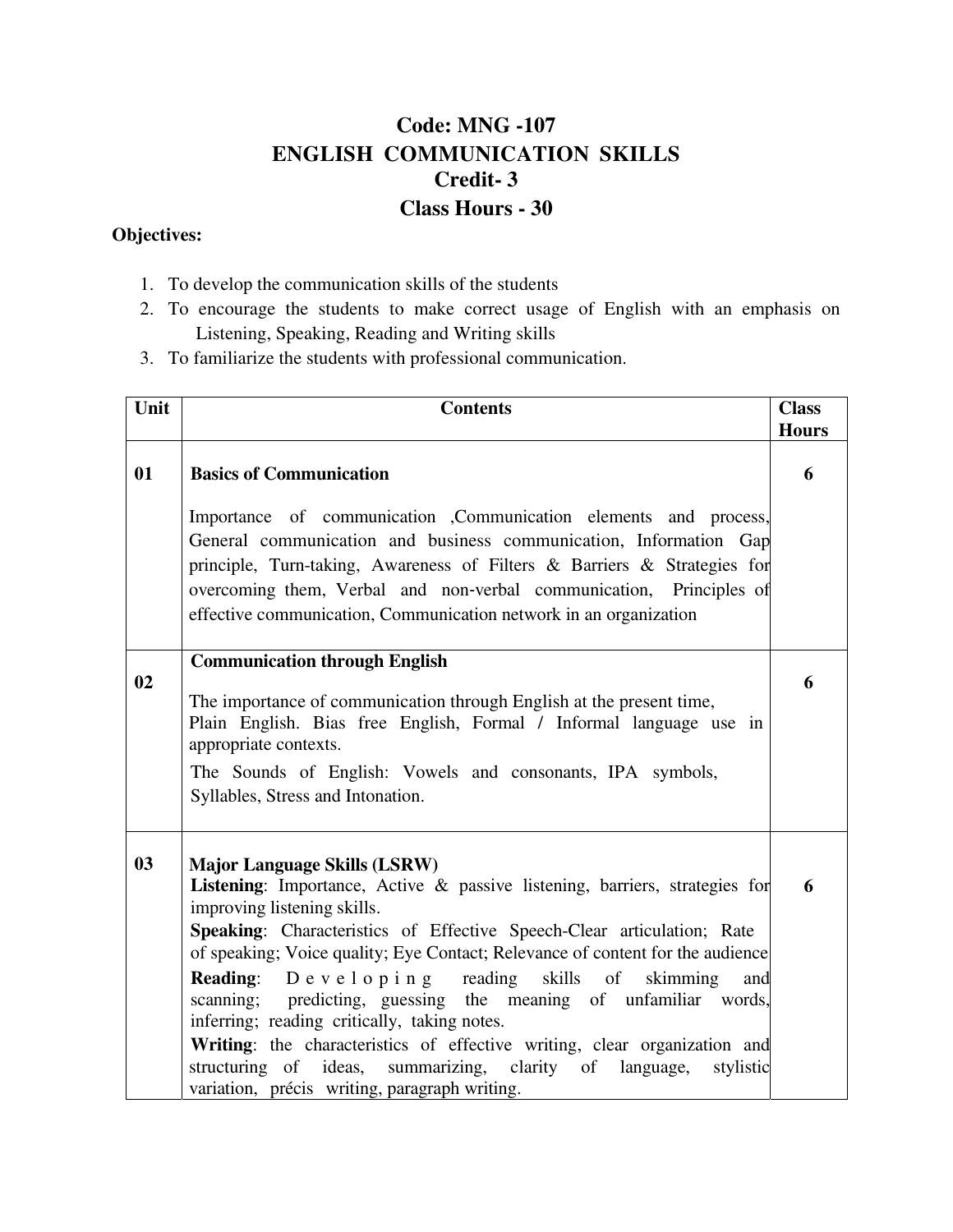|                | <b>Functional English Grammar</b>                                             |   |  |  |
|----------------|-------------------------------------------------------------------------------|---|--|--|
| 04             | English Verbs, Tenses, Subject-verb concord, Negation, Interrogation Parallel |   |  |  |
|                | structure, Modifiers, Clause and its types, Punctuation.                      |   |  |  |
|                |                                                                               |   |  |  |
|                |                                                                               |   |  |  |
|                | <b>Conversations, Dialogues and Debates:</b>                                  | n |  |  |
| 0 <sub>5</sub> | Purpose and features of good conversations, tips for improving                |   |  |  |
|                | conversations, situational dialogues and role plays, Features of a good       |   |  |  |
|                | debate and how to prepare for it.                                             |   |  |  |

1.Communication Skills , Sanjay Kumar & Pushpa Lata, Oxford

2.An introduction to Professional English and Soft Skills: Das et al, BPUT Text Book. CUP.

3.Better English Pronunciation, J.D.O. Connor (Cambridge)

4.A University Grammar of English, Quirk et al, Pearson

5.Business communication, C.S.G. Krishnamacharyulu & Lalitha Ramakrishnan

# **Code: MNG -108 ENGLISH COMMUNICATION SKILLS - LAB**

## **Credit- 2 Class Hours - 20**

- **1.** Role plays for practice in effective use of body language, paralanguage and spatial communication.
- **2.** Phonemic transcription using IPA symbols. Syllable division and stress marking
- **3.** Listening exercises

Listening with a focus on pronunciation: segmental sounds, stress, weak forms, intonation. Listening for meaning: listening to a short talk / news bulletin. Taking notes from a lecture/speech.

**4.** Speaking exercises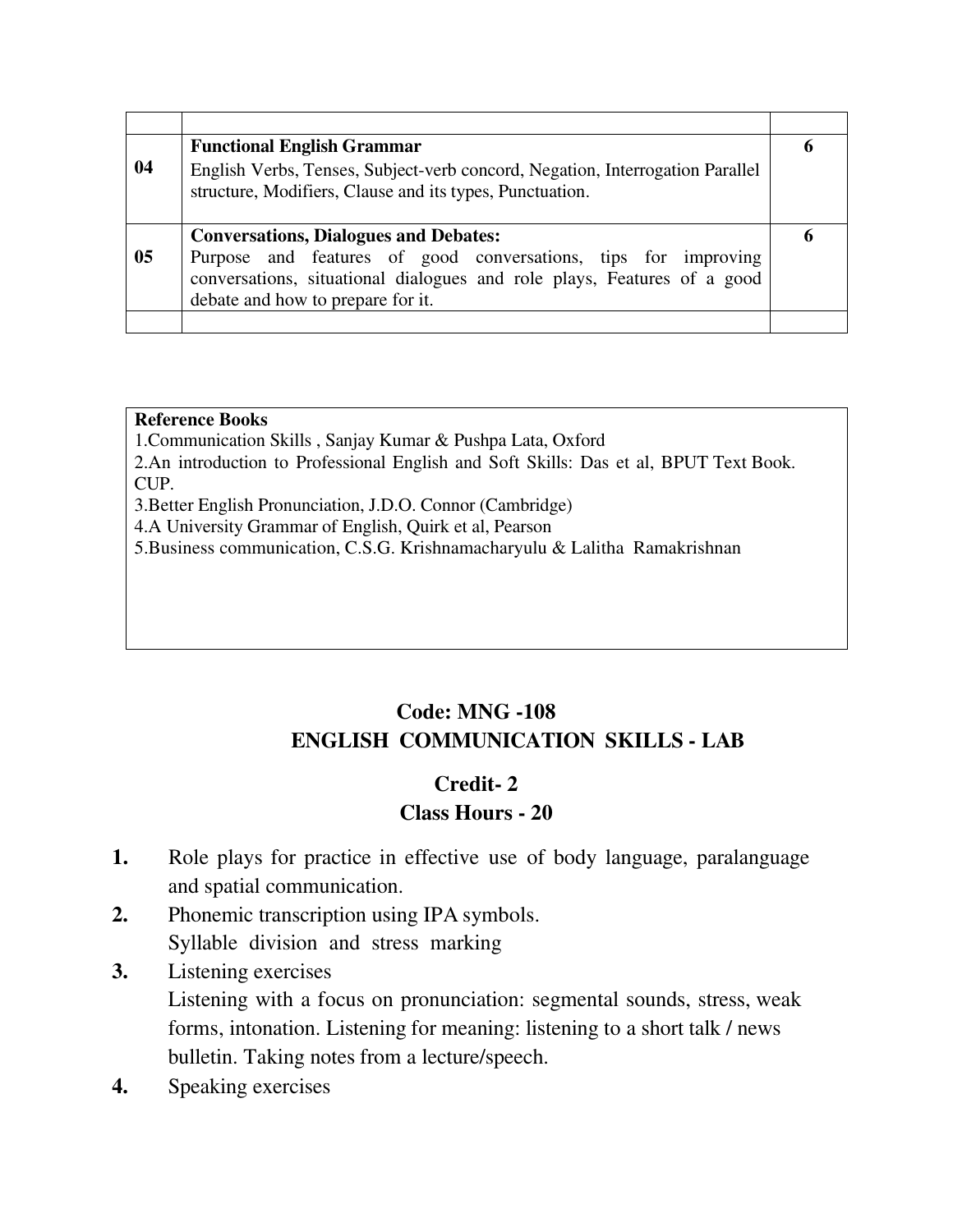Pronunciation practice (for accent neutralization), Practicing word stress, and intonation. Practice of greetings and other functional expressions. Giving a short speech on a topic of interest. Participate in debates.

- **5.** Reading exercises Note making after reading a text, showing the main idea and supporting ideas and the relationship between them.
- **6.** Writing exercises Practice in writing paragraphs , Précis writing
- **7.** Practice exercises on the common grammatical errors. Remedial measures to focus on correct use of English verbs, sentence structures, clause-types, Interrogation and parallel structures.

# **Lab Tests:**

1<sup>st</sup> Lab test, 30 marks.(Listening, Speaking, Non-verbal communication)

 $2<sup>nd</sup>$  Lab test, 40 marks (Reading, Pronunciation, Grammar & Vocabulary)

3<sup>rd</sup> Lab test 30 marks (Writing)

# **Suggested Readings:**

- 1. A practical Course in Spoken English, Gangal, PHI
- 2. English Language Laboratories, Nira Konar, PHI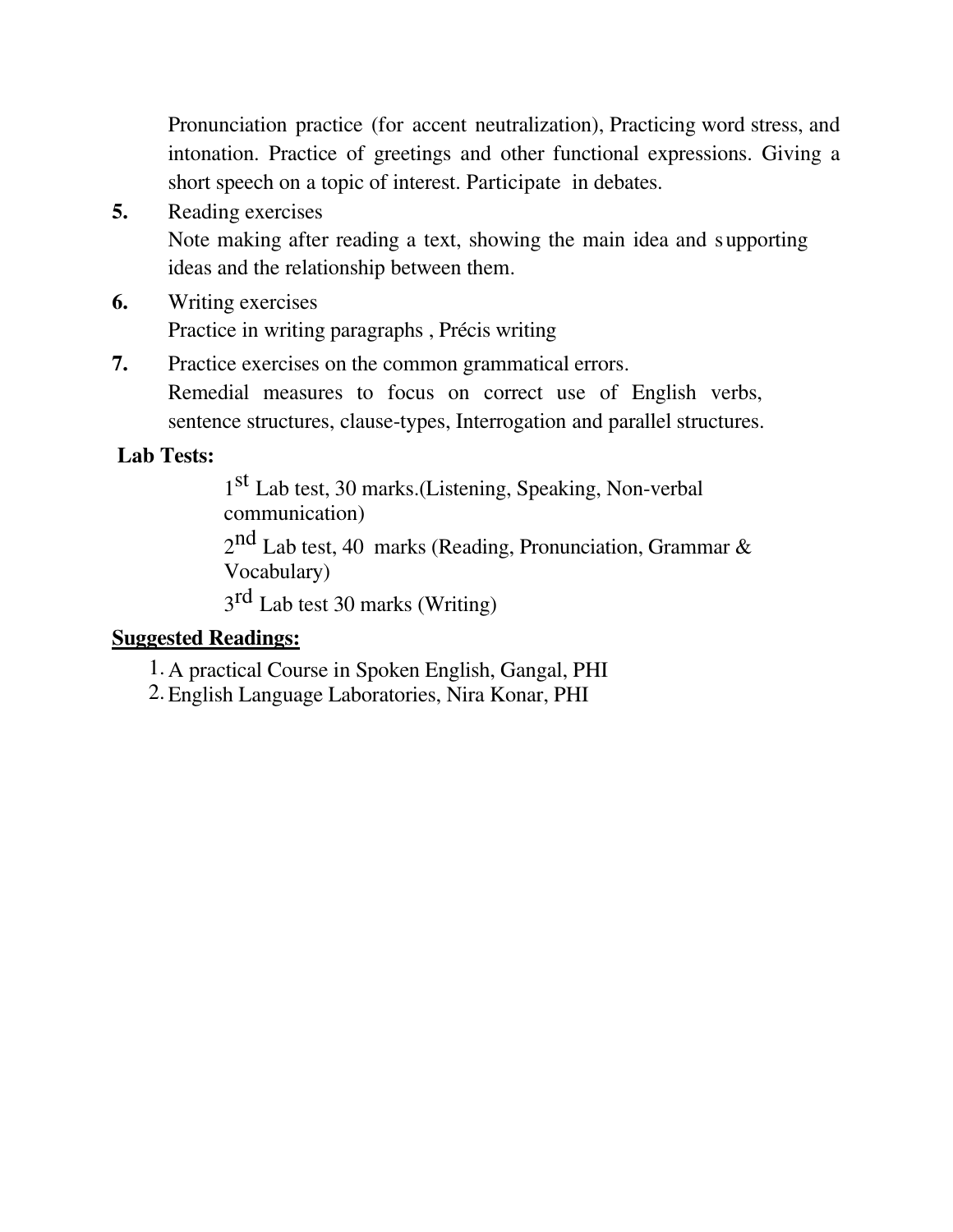## **MBA Structure (Choice Based Credit System) EFFECTIVE FROM 2015-16 1 st Year MBA**

## **1 st Semester**

| Code<br>No.    | <b>Subjects</b>                            | <b>Credit</b>  | <b>University</b><br><b>Marks</b> | <b>Internal</b> | <b>Total</b><br><b>Marks</b> |
|----------------|--------------------------------------------|----------------|-----------------------------------|-----------------|------------------------------|
| <b>MNG 101</b> | <b>Statistics and Decision Science</b>     | $\overline{4}$ | 100                               | 50              | 150                          |
| <b>MNG 102</b> | <b>Marketing Management</b>                | 4              | 100                               | 50              | 150                          |
| <b>MNG 103</b> | Financial Accounting and Analysis          | 4              | 100                               | 50              | 150                          |
| <b>MNG 104</b> | <b>Economics for Management</b>            | 4              | 100                               | 50              | 150                          |
| <b>MNG 105</b> | <b>Management Principles and Practices</b> | 3              | 100                               | 50              | 150                          |
| <b>MNG 106</b> | Organizational Behaviour                   | 3              | 100                               | 50              | 150                          |
| <b>MNG 107</b> | <b>English Communication Skills</b>        | 3              | 100                               | 50              | 150                          |
| <b>MNG 108</b> | <b>ECS Lab</b>                             | $\overline{2}$ |                                   | 100             | 100                          |
|                | <b>Total</b>                               | 27             | 700                               | 450             | 1150                         |

#### **2 nd Semester**

| Code<br>No.    | <b>Subjects</b>                     | <b>Credit</b>  | <b>University</b><br><b>Marks</b> | <b>Internal</b> | <b>Total</b><br><b>Marks</b> |
|----------------|-------------------------------------|----------------|-----------------------------------|-----------------|------------------------------|
| <b>MNG 201</b> | <b>Business Research Methods</b>    | 3              | 100                               | 50              | 150                          |
| <b>MNG 202</b> | Business, Environment and Society   | 3              | 100                               | 50              | 150                          |
| <b>MNG 203</b> | <b>Financial Management</b>         | $\overline{4}$ | 100                               | 50              | 150                          |
| <b>MNG 204</b> | Banking and Insurance               | 3              | 100                               | 50              | 150                          |
| <b>MNG 205</b> | <b>Operations Management</b>        | $\overline{4}$ | 100                               | 50              | 150                          |
| <b>MNG 206</b> | Human Resource Management           | 4              | 100                               | 50              | 150                          |
| <b>MNG 207</b> | <b>Managerial Communication</b>     | $\overline{2}$ | 100                               | 50              | 150                          |
| <b>MNG 208</b> | Managerial Communications Skill Lab | $\overline{2}$ |                                   | 100             | 100                          |
| <b>MNG 209</b> | Business Data Analysis Lab          | $\overline{2}$ |                                   | 100             | 100                          |
|                | <b>Total</b>                        | 27             | 700                               | 550             | 1250                         |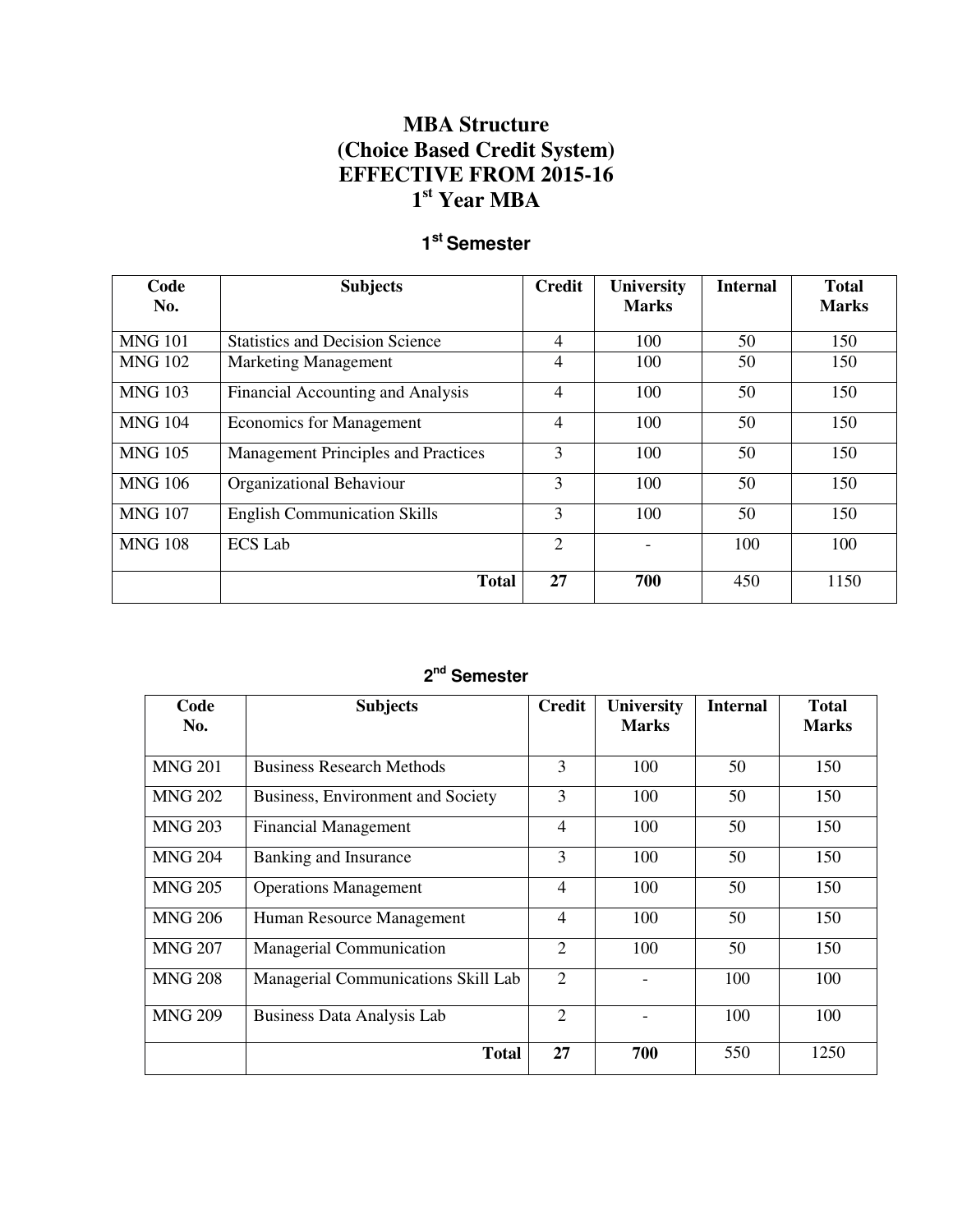## **Summer Vacation:**

### **Summer Training Program for 4 to 8 weeks in identified sector.**

# **2 nd Year MBA**

# **3 rd Semester**

| Code<br>No.    | <b>Subjects</b>                   | <b>Credit</b>  | <b>University</b><br><b>Marks</b> | <b>Internal</b> | <b>Total</b><br><b>Marks</b> |
|----------------|-----------------------------------|----------------|-----------------------------------|-----------------|------------------------------|
| <b>MNG 301</b> | Cost and Management Accounting    | 3              | 100                               | 50              | 150                          |
| <b>MNG 302</b> | <b>Business Law</b>               | 3              | 100                               | 50              | 150                          |
| <b>MNG 303</b> | Start ups and Business Incubation | 3              | 100                               | 50              | 150                          |
| <b>MNG 304</b> | Elective-I (Major)                | $\overline{4}$ | 100                               | 50              | 150                          |
| <b>MNG 305</b> | Elective-II (Major)               | $\overline{4}$ | 100                               | 50              | 150                          |
| <b>MNG 306</b> | Elective-III (Major)              | $\overline{4}$ | 100                               | 50              | 150                          |
| <b>MNG 307</b> | Elective-IV (Minor)               | $\overline{4}$ | 100                               | 50              | 150                          |
| <b>MNG 308</b> | Summer Internship                 | 3              | 100                               |                 | 100                          |
|                | <b>Total</b>                      | 28             | 800                               | 350             | 1150                         |

#### **4 th Semester**

| Code<br>No.    | <b>Subjects</b>                     | <b>Credit</b>  | <b>University</b><br><b>Marks</b> | <b>Internal</b> | <b>Total</b><br><b>Marks</b> |
|----------------|-------------------------------------|----------------|-----------------------------------|-----------------|------------------------------|
| <b>MNG 401</b> | <b>Strategic Management</b>         | 3              | 100                               | 50              | 150                          |
| <b>MNG 402</b> | Elective-V (Major)                  | $\overline{4}$ | 100                               | 50              | 150                          |
| <b>MNG 403</b> | Elective-VI (Minor)                 | $\overline{4}$ | 100                               | 50              | 150                          |
| <b>MNG 404</b> | Open Elective                       | 3              | 100                               | 50              | 150                          |
| <b>MNG 405</b> | Project Work on Business Management | $\overline{4}$ |                                   | 100             | 100                          |
|                | <b>Total</b>                        | 18             | 400                               | 300             | 700                          |

**Each student shall undergo a project work in a business enterprise for 2 months during 4th Semester.**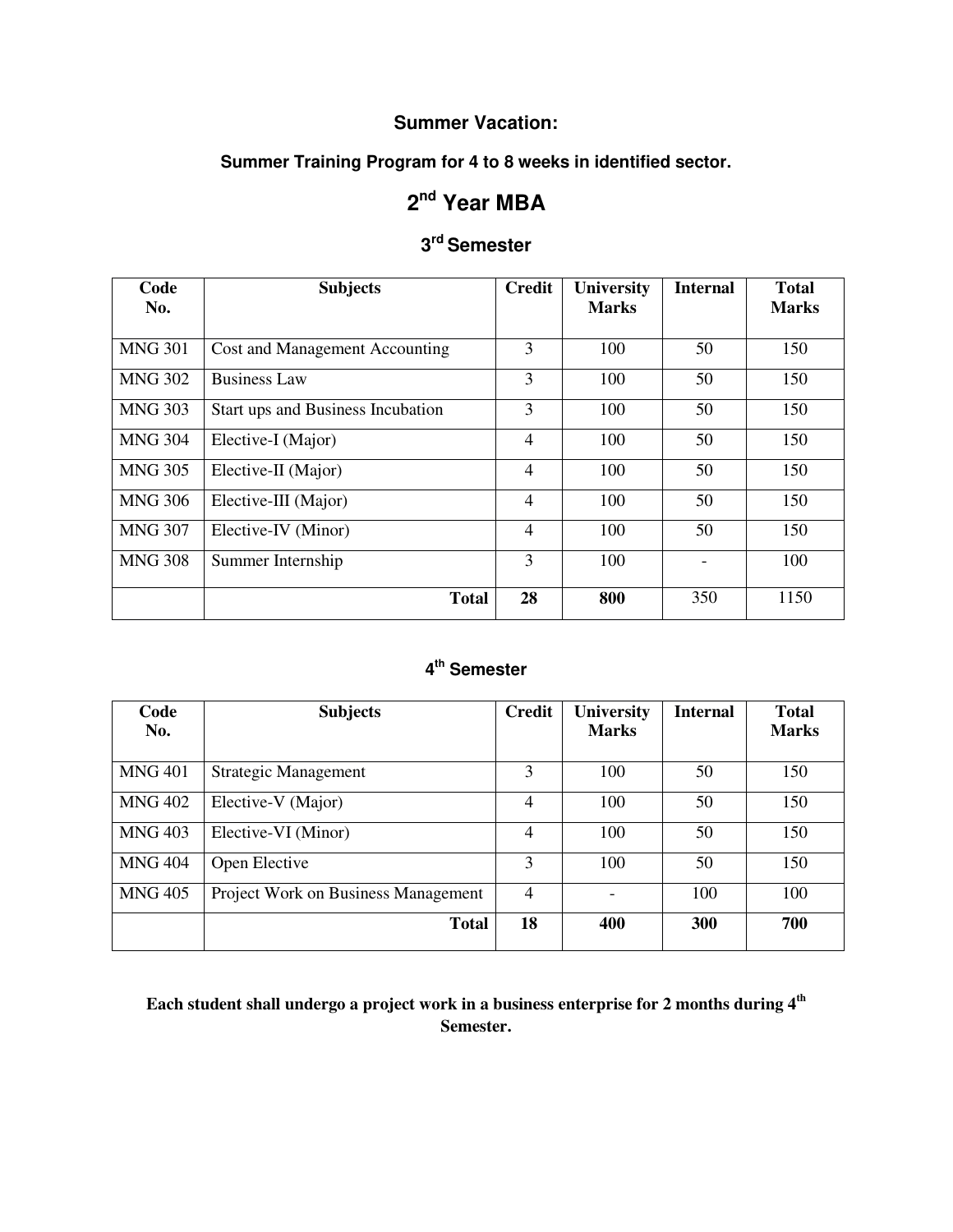## **Detailed Syllabus for 2nd Semester, MBA**

### **MNG-201 BUSINESS RESEARCH METHODS Credit-3 Class Hours-40**

- To equip the students with the basic understanding of the research methodology in changing business scenario.
- to provide an insight into the application of dynamic analytical techniques to face the stormy challenges, aimed at fulfilling the objective of business decision making.

| <b>Unit</b> | <b>Contents</b>                                                                | <b>Class</b> |
|-------------|--------------------------------------------------------------------------------|--------------|
|             |                                                                                | <b>Hours</b> |
| 01          | <b>Introduction to BRM:</b>                                                    |              |
|             | Meaning and significance of research.<br>$\bullet$                             |              |
|             | Importance of scientific research in business decision making.<br>$\bullet$    | 8            |
|             | Types of research and research process.<br>$\bullet$                           |              |
|             | Identification of research problem and formulation of hypothesis.<br>$\bullet$ |              |
|             | Research Designs.<br>$\bullet$                                                 |              |
| 02          | <b>Measurement and Data Collection.</b>                                        |              |
|             | Primary data<br>$\bullet$                                                      |              |
|             | Secondary data<br>$\bullet$                                                    | 8            |
|             | Design of questionnaire<br>$\bullet$                                           |              |
|             | Sampling fundamentals and sample designs.<br>$\bullet$                         |              |
|             | <b>Measurement and Scaling Techniques</b><br>$\bullet$                         |              |
|             | Data Processing<br>$\bullet$                                                   |              |
| 03          | Data Analysis - I:                                                             |              |
|             | Hypothesis testing<br>$\bullet$                                                |              |
|             | Z-test, t-test, F-test, chi-square test.<br>$\bullet$                          | 12           |
|             | Analysis of variance.<br>$\bullet$                                             |              |
|             | Non-parametric Test - Sign Test, Run test, Krushall - Wallis test<br>٠         |              |
| 04          | Data Analysis - II:                                                            |              |
|             | Factor analysis.<br>$\bullet$                                                  |              |
|             | Multiple Regressions Analysis.<br>$\bullet$                                    | 12           |
|             | Discriminant Analysis (Concept)<br>$\bullet$                                   |              |
|             | <b>Report writing and presentation:</b>                                        |              |
|             | Research Report, Types and significance<br>$\bullet$                           |              |
|             | Structure of research report                                                   |              |
|             | Presentation of report.                                                        |              |
| 05          | Case analysis and self study assignments are compulsory                        |              |
|             |                                                                                |              |
|             | Practical Aspect : Students are expected to use the 40 days trial              |              |
|             | version of relevant software package to learn the following :-                 |              |
|             |                                                                                |              |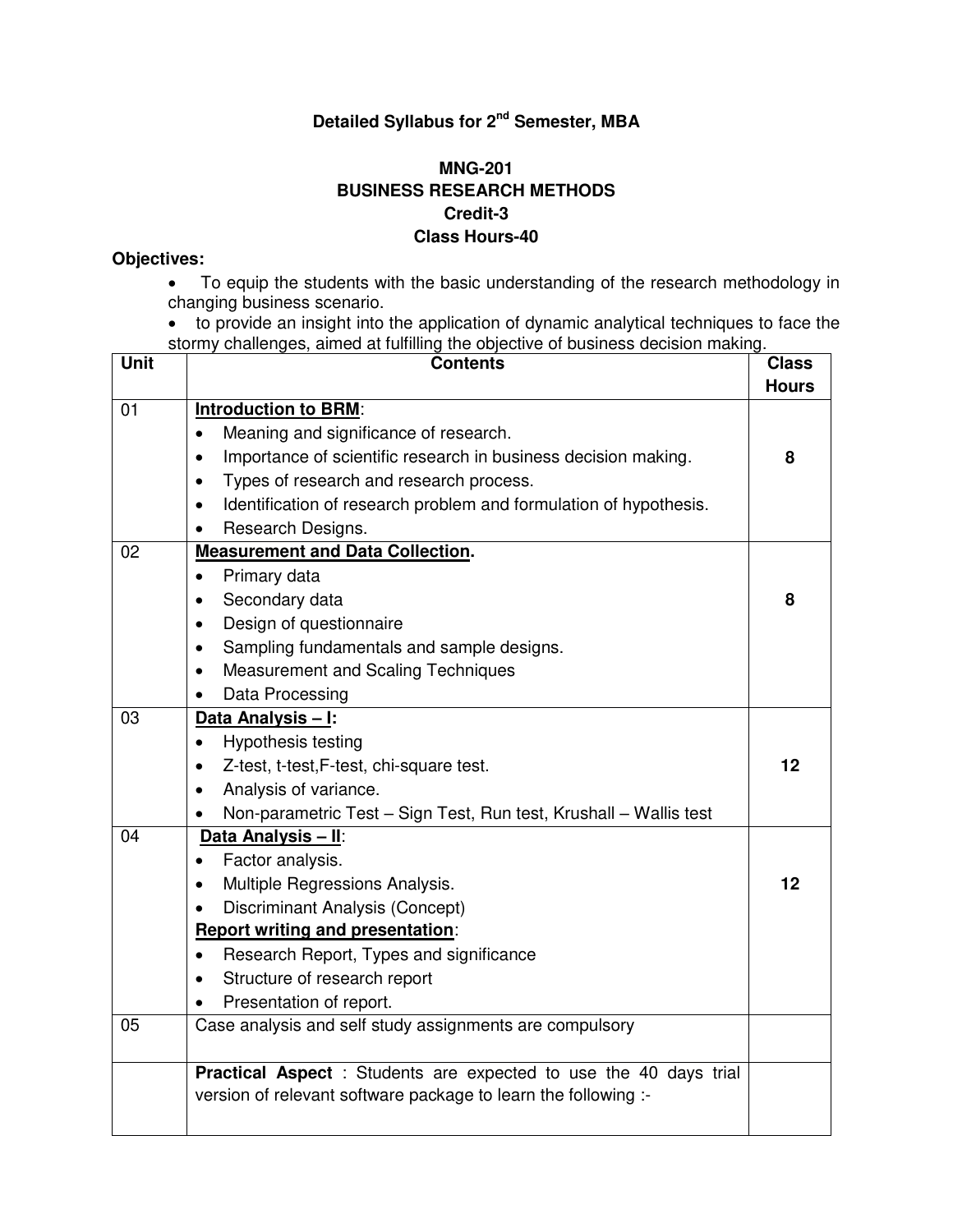| Draw frequencies, bar charts, histogram.<br>(I)                            |  |
|----------------------------------------------------------------------------|--|
| (ii) Creating and editing graphs and charts.                               |  |
| (iii) Bi-variate correlation.                                              |  |
| (iv) The t-test procedure.                                                 |  |
| (v) Non-parametric Tests: Chi-square Test.                                 |  |
| (vi) One way ANOVA Procedure.                                              |  |
| (vii) Simple Regression, Multiple Regression, Reliability Analysis, Factor |  |
| Analysis.                                                                  |  |
| <b>Reference Books:</b>                                                    |  |
| 1. Research Methodology, by Deepak Chawla / Neena Sandhi (Vikas)           |  |
| 2. BRM by Zikmund / Babin / Carr / Adhikari / Griffin (Cengage)            |  |
| 3. Research Methodology, by V. Upadade & A. Shende (S. Chand)              |  |
| 4. Business Research Methods by Naval Bajpai, Person                       |  |
| 5. Business Research Method by Cooper et.al, McGraw Hill                   |  |

6. Research Methodology by Khatua and Majhi, HPH.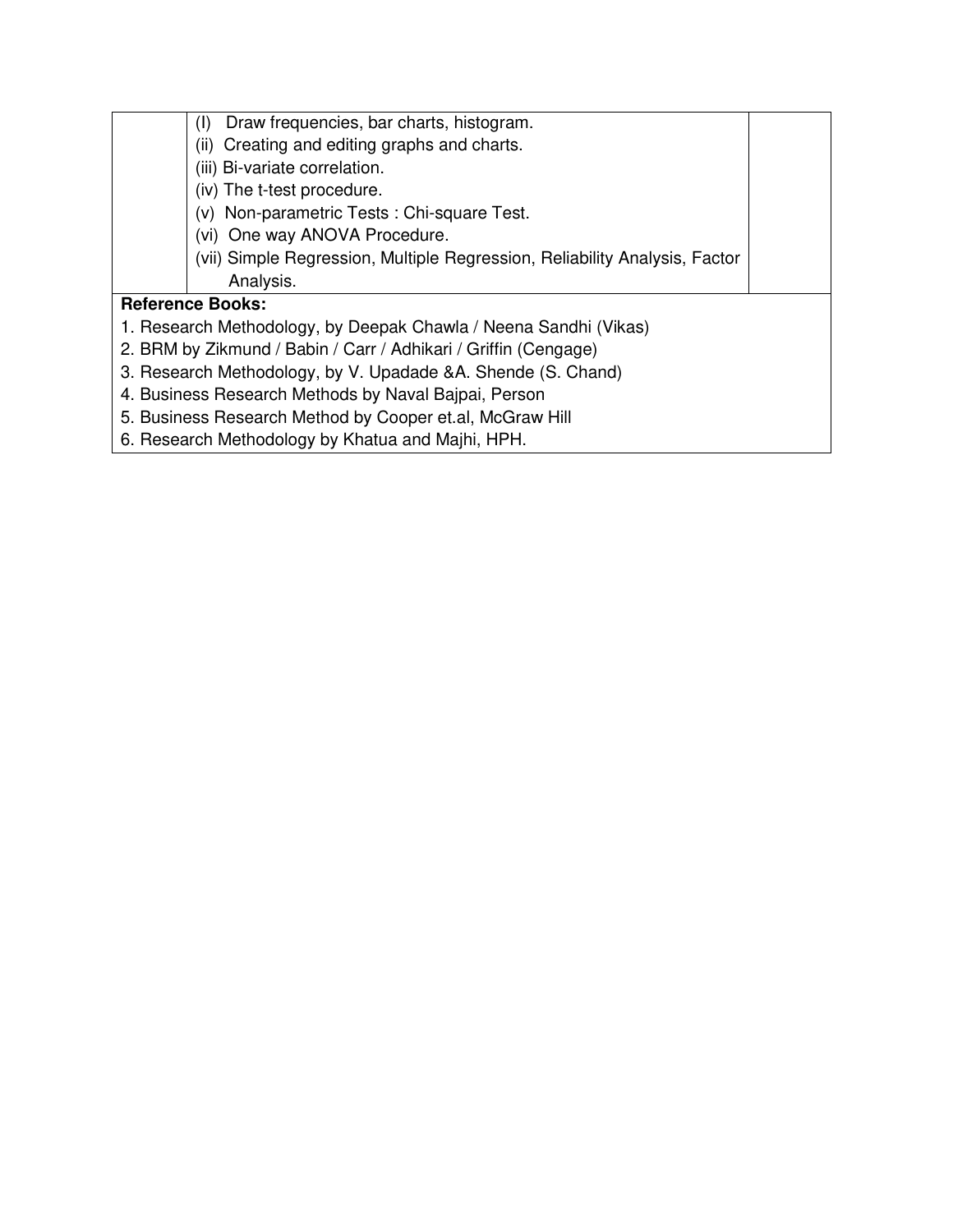#### **MNG 202**

## **BUSINESS, ENVIRONMENT & SOCIETY Credit-3 Class Hours-30**

#### **Objectives:**

- 1. To analyse different issues of environment and measures to control those.
- 2. To enrich the students' understanding of current scenario of society and related problems.
- 3. To direct the attention of students towards activities meant for betterment of the society.

4. To make the students understand the initiatives of corporates to pay back to the society and how they derive a social return in long run.

| Unit | <b>Contents</b>                                                                                                                                                                                                                                                                                                                                                      | <b>Class</b> |
|------|----------------------------------------------------------------------------------------------------------------------------------------------------------------------------------------------------------------------------------------------------------------------------------------------------------------------------------------------------------------------|--------------|
|      |                                                                                                                                                                                                                                                                                                                                                                      | <b>Hours</b> |
| 01   | <b>Concept of business environment:</b><br>Business Environment : Classification (Internal; External :- Micro & Macro<br>Economic, Political-legal, Socio-Cultural, Techical, Democraphic,<br>Natural International), Technics of Analysis and Diagnosis ((SWOT,<br>ETOP, Forcasting; The New Economic Policy (LPG); National and State<br>Level Industrial Polices. | 7            |
| 02   | <b>Environmental Issues and Controlling Measures:</b><br>Cause, effect and control measures of pollution (Air, Water, Soil, Marine,<br>Noise, Nuclear hazzards); Cause, effect and control measures of urban<br>and industrial wastes; Managing Natural Disasters (flood, earthquake,<br>cyclone and landslides) and Man made Disasters.                             | 7            |
| 03   | <b>Contemporary Social issues:</b><br>Polpulation explosion; Poverty-cause, effect and control measures;<br>Unemployment; Dowry, Domestic violance; Child labour;<br>Terrorism;<br>Cyber crime; Corruption in public sphere; Ineuality of caste and gender;<br>Issues related to religious, ethnic, regional, minority, backward class,<br>dalits in India.          | 7            |
| 04   | <b>Corporate Social Responsibility(CSR):</b><br>Concept, Dimensions of CSR, Models of CSR: Philanthropic, Europian<br>and Indian; CSR initiatives by public and private sector organizations in<br>India; Social audit; Social Return on Investment(SROI)- Concept, steps to<br>measure, Implications, Community Welfare, Elevated Executives.                       | 9            |
| 05   | The above contents need to be discussed in the class room through field<br>studies, case analysis and seminar presentations etc.                                                                                                                                                                                                                                     |              |

#### **Reference Books:**

1.Environmental Studies, Bosak, Pearson

2.Indian Social Problems- A Sociological Prespective, Rao CNS, S Chand

3..Social Problems in India, Ahuja R, Rawat Publishers

4. Environmental Studies, Asthana / Asthana – S. Chand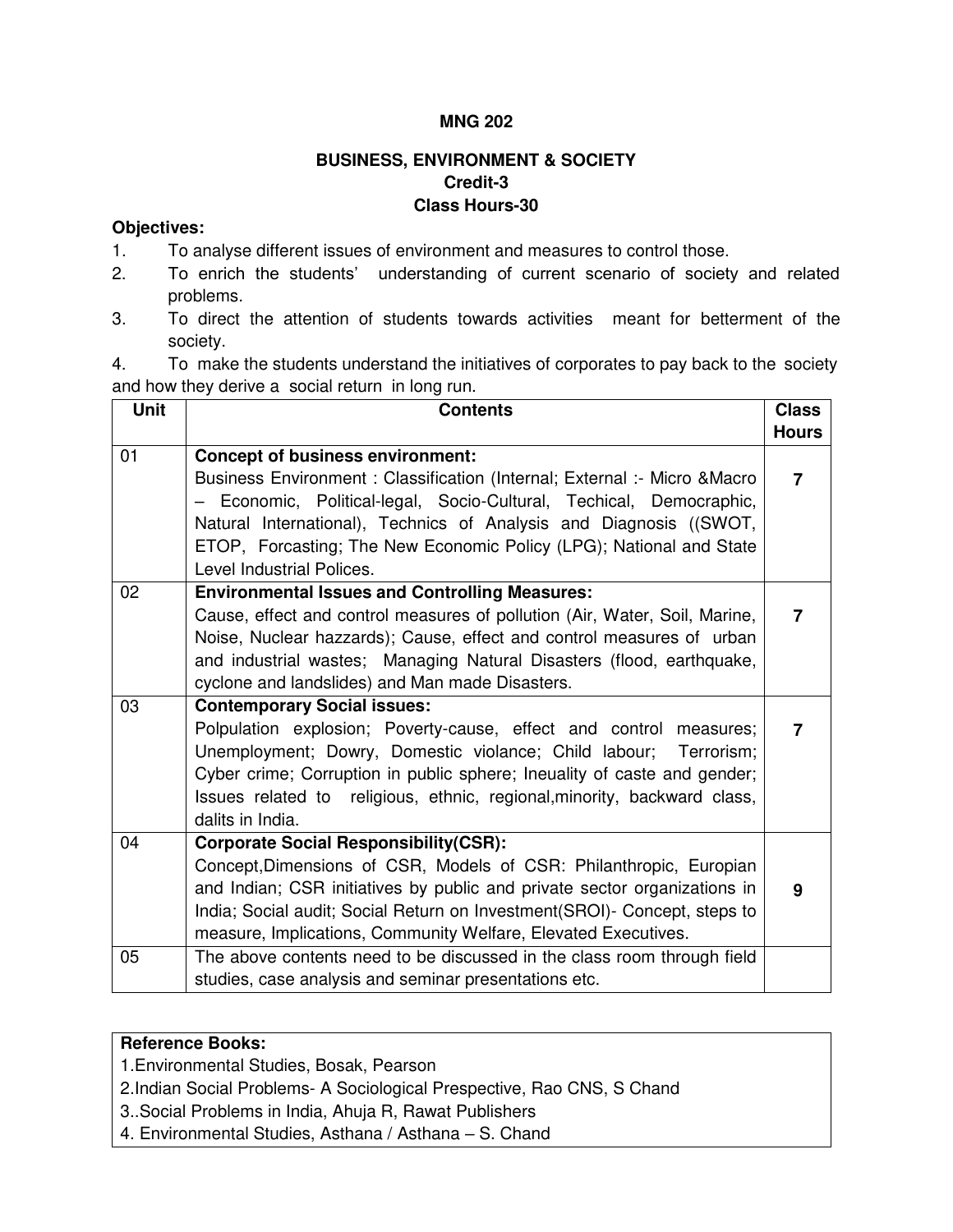5. Environmental Management – Pandey Vikash Publication.

6. Business Ethics – Murthy Himalaya Puhlishing House

7.Business Environment, Paleri, Cengage

### **MNG-203 FINANCIAL MANAGEMENT**

### **CREDIT: 4**

### **CLASS HOURS: 40**

**Objective :**This course provides students with concepts, techniques and tools to study, analyze and improve their knowledge on financial management practices of an organization

| <b>Unit</b> | <b>Contents</b>                                                           | <b>Class</b> |
|-------------|---------------------------------------------------------------------------|--------------|
|             |                                                                           | <b>Hours</b> |
| 01          | <b>Foundations of Finance</b>                                             |              |
|             | Nature & Scope. Organization of Financial Functions. Emerging role of     | 10           |
|             | FMs in India and in Global context. Financial Goal.Agency problems.       |              |
|             | Time value of money. Risk and Return concepts, Risk and return in a       |              |
|             | single asset and two assets portfolio.                                    |              |
| 02          | <b>Investment Decisions.</b>                                              |              |
|             | Capital Budgeting: Features, types and Techniques of capital budgeting    | 10           |
|             | decision. Cost of Capital.                                                |              |
| 03          | <b>Financing &amp; Dividend Decision:</b>                                 |              |
|             | Operating Leverage, Financial Leverage. Capital structure. Theory and     | 10           |
|             | Policy. Sources of Long term finance, Dividend Theory. Dividend Policy.   |              |
| 04          | <b>Current Assets Management:</b>                                         |              |
|             | Working Capital concepts, Policies, estimation, factors affecting working |              |
|             | capital, Sources of financing Working Capital, Management of cash:        | 10           |
|             | Cash budget, Management of collections and disbursement, Investment       |              |
|             | of Surplus cash; Management of Receivables: Terms of Credit, Credit       |              |
|             | Policy decision; Management of Inventory: Techniques of Inventory         |              |
|             | planning and control.                                                     |              |
|             |                                                                           |              |
| 05          | Case analysis and self study assignments are compulsory                   |              |

### **Books :**

- 1. Essentials of Financial Management, IM Pandey, Vikas
- 2. Financial Management, Khan & Jain, McGraw Hill,
- 3. Financial Management, Srivastav & Misra, Oxford.
- 4. Financial Management, G Sudarsan Reddy, HPH
- 5. Financial Management, Kapil, Pearson
- 6. Financial Management Tulsian (S Chand)
- 7. Fundamentals of Financial Management, Brigham, Cengage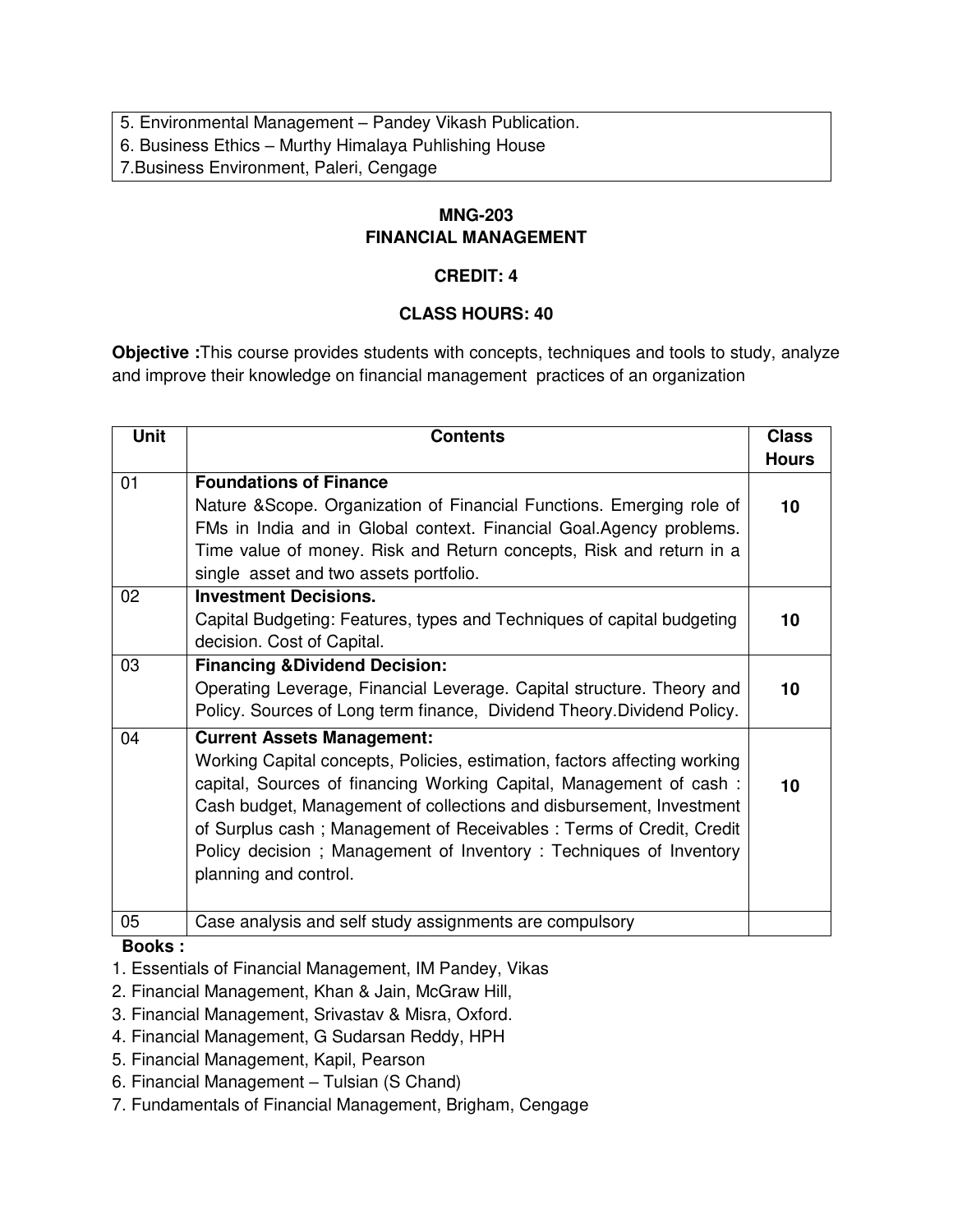### **MNG-204 BANKING AND INSURANCE Credit-3 Class Hours-30**

#### **Objectives:**

- To equip students with a thorough understanding of need and importance of banking and insurance in the modern day life.
- To make students understand the basic legal provisions necessary for banks in India to operate.
- To summarize methods of handling risk, identify and explain features of insurance, its advantages and dis advantages.

| <b>Unit</b> | <b>Contents</b>                                                                                                                                                                                                                                                                                                                                                                                                  | <b>Class</b> |
|-------------|------------------------------------------------------------------------------------------------------------------------------------------------------------------------------------------------------------------------------------------------------------------------------------------------------------------------------------------------------------------------------------------------------------------|--------------|
|             |                                                                                                                                                                                                                                                                                                                                                                                                                  | <b>Hours</b> |
| 01          | <b>Overview of Banking</b><br>Evolution of Banking, Structure and Types of Banks (Commercial Bank,<br>Cooperative Bank, Payment Bank, Small Banks), Roles of Banks (viz.<br>Intermediation), Payment system, Financial services), Banking Services,<br>Banking Products – Deposit and Loan products, Payment products. E-<br>Banking, RTGS and NEFT.                                                             | 6            |
| 02          | <b>Banking Regulations and Financial Stability</b><br>Need and importance of Banking regulation in India, Banking Regulation<br>Act, 1949; KYC and AML guidelines, Banking Fraud, Banking Code,<br>BASEL norms, SARFAESI ACT, ARCs, Banking ombudsman scheme;<br>policies with respect to priority sector and MSMEs.                                                                                             | 7            |
| 03          | <b>Basics of Insurance</b><br>Basic principles of business of insurance, Types of insurance: Life and<br>Nonlife Insurance, Re Insurance. Principles governing marketing of<br>insurance products; Insurance regulations and role of IRDA. Extension of<br>insurance to Niche areas: Pension plans, Bancassurance, ULIPs, TPA,<br>Micro Insurance, Insurance Inclusion.                                          | 10           |
| 04          | <b>Insurance Risk and Claims Management</b><br>Risk and Uncertainty, Risks associated with business of insurance i.e.<br>pure risk, financial risk, fundamental risk. Classification of pure risk,<br>overlapping risks; Rules of Risk management, Risk management<br>techniques, Risk management process, Underwriting. Claims settlement<br>procedure for Life insurance, Motor insurance and HealthInsurance. | 7            |
| 05          | Case analysis and self study assignments are compulsory                                                                                                                                                                                                                                                                                                                                                          |              |

#### Reference Books:

- 1. Banking Theory, Law and Practice Gordon Natarajan, HPH
- 2. Banking and Insurance Mohapatra and Acharya, Pearson
- 3. Insurance and Risk Management, P.K. Gupta HPH
- 4. RISK Management and Insurance Triechmann, Cengage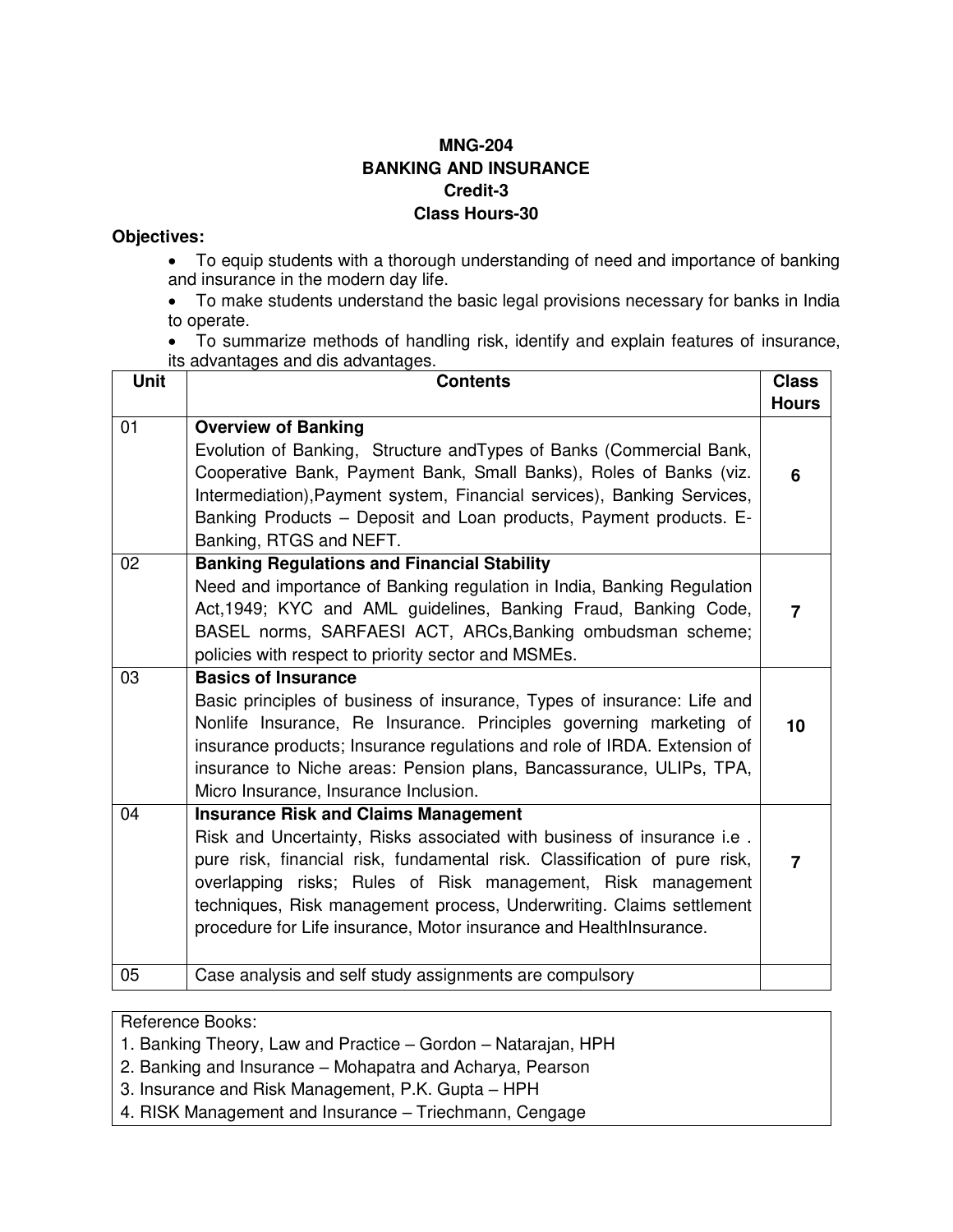- 5. Banking Theory &Practice Shekhar / Shekhar (Vikas)
- 6. Banking Law and Practice S. Mishra (S Chand)
- 7. RBI Bulletin 2013, 2014
- 8. National Insurance Academy publications

## **MNG 205**

### **OPERATIONS MANAGEMENT Credit: 4**

### **Class Hours-40**

- 1. To understand the concepts, principles, problems, and practices of Operations Management.
- 2. To understand the importance of an effective operations strategy in an organization.
- 3. To understand the various production and operations design decisions and how they relate to the overall strategies of organizations.

| <b>Module</b>           | <b>Contents</b>                                                         | <b>Class</b> |
|-------------------------|-------------------------------------------------------------------------|--------------|
|                         |                                                                         | <b>Hours</b> |
|                         | Overview of Operations Management- Operations in Manufacturing          |              |
|                         | and Services, Responsibility of Operations Manager, Operations          | 10           |
|                         | Strategy and Competitiveness, Process Analysis, Manufacturing           |              |
|                         | Process and Service Process Selection and Design, Job Design and        |              |
|                         | Work Measurement.                                                       |              |
| $\mathbf{I}$            | Facility Location, Layout & Capacity Planning- Locational Factors,      |              |
|                         | Techniques; Factor Rating Method, Centroid Method; Facility Layout,     |              |
|                         | Process Layout, Product Layout and Line Balancing, Fixed Position       | 10           |
|                         | Layout, Service Operations Layout, Modern Layouts, Types of             |              |
|                         | Capacity, Capacity Planning & Strategies, Economics of Scale and        |              |
|                         | Scope.                                                                  |              |
| III                     | Planning, Scheduling & Project<br>Management-<br>Aggregate              |              |
|                         | Aggregate Planning; Relevant Cost and Strategies, Scheduling;           | 10           |
|                         | Priority Rules and Techniques, Gantt Chart; JIT; Project Management,    |              |
|                         | PERT/CPM- Network Diagram and Critical Path, Slack & Float.             |              |
| IV                      | Quality Managementand Supply Chain Management- Concept of               |              |
|                         | Supply Chain Management; Concept of Quality; Design of Quality          |              |
|                         | Control System, Statistical Quality Control, Types of Control Chart - X |              |
|                         | Chart, R Chart, P Chart, TQM (Total Quality Management) Concepts,       | 10           |
|                         | Introduction to ISO 9000 & 14000 Standards.                             |              |
| $\vee$                  | Case Studies - Emphasis shall be laid on case studies and solving       |              |
|                         | business related numerical problems in all the above modules.           |              |
| <b>Reference Books:</b> |                                                                         |              |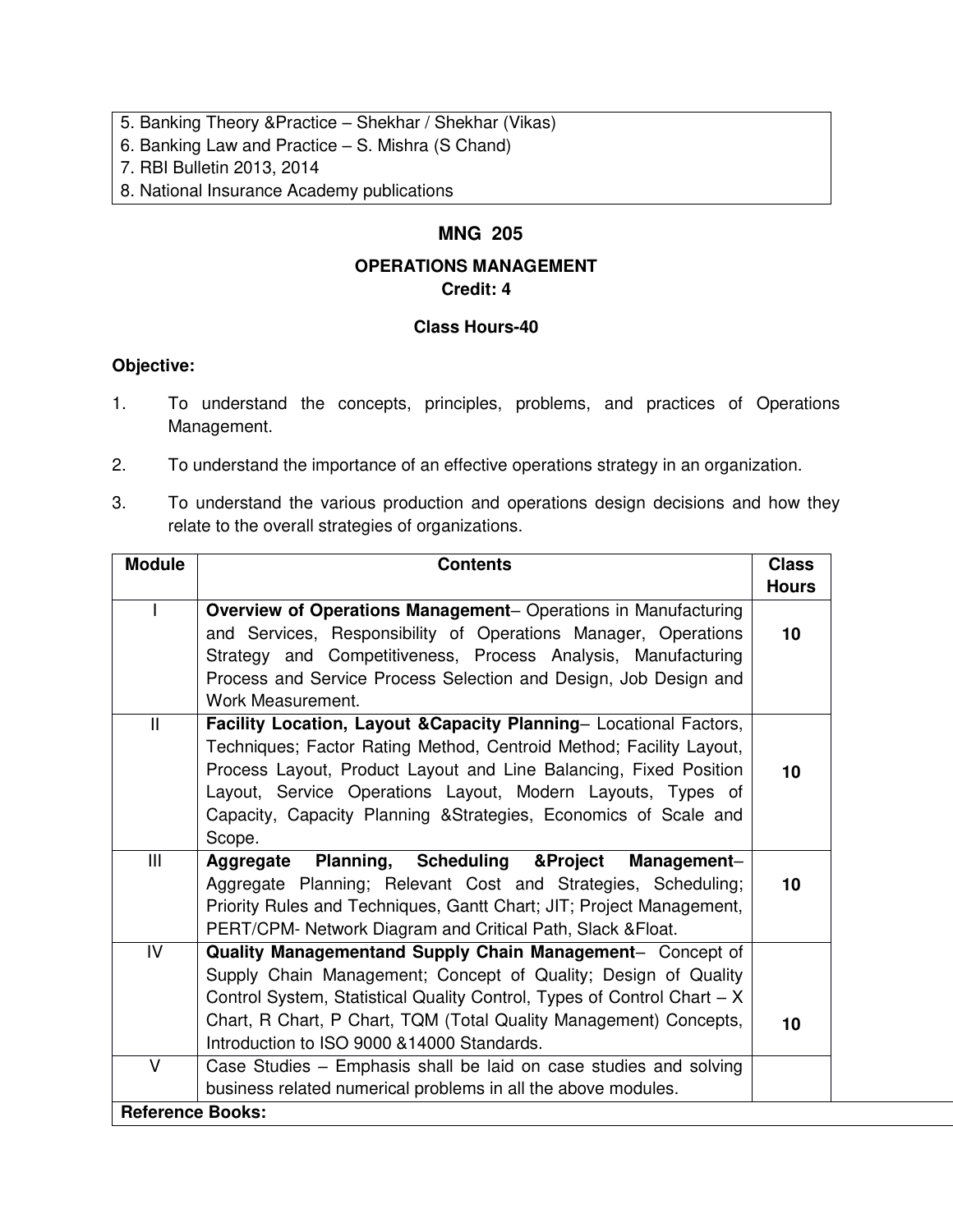- 1. Operations Management, Chase et.al Tata McGraw Hill.
- 2 Operations Management, Meenakhi Kumari, Cengage
- 3. Production and Operations Management, Kaniska Bedi, OXFORD
- 4. Production and Operations Management, K. Aswathappa, K. Shridhar Bhat, HPH
- 5. Production &Operations Management, SP Singh, Vikas Publication
- 6. Operations Management, Heizer and Render, Pearson

### **MNG-206 HUMAN RESOURCE MANAGEMENT Credit-4 Class Hours-40**

- 1. To introduce and explain different phenomenon of Human Resource Management (HRM).
- 2. To enrich the students' understanding on HRM , which may enable them to implement the concepts in the workplace.
- 3. To direct the attention of students towards some of the emerging concepts of HRM.

| <b>Unit</b> | <b>Contents</b>                                                                                                                                                                                                                                                                                                                                                                                                                                                                                                                                                                                                         | <b>Class</b> |
|-------------|-------------------------------------------------------------------------------------------------------------------------------------------------------------------------------------------------------------------------------------------------------------------------------------------------------------------------------------------------------------------------------------------------------------------------------------------------------------------------------------------------------------------------------------------------------------------------------------------------------------------------|--------------|
|             |                                                                                                                                                                                                                                                                                                                                                                                                                                                                                                                                                                                                                         | <b>Hours</b> |
| 01          | Definitions<br><b>Objectives</b><br>of<br>and<br>Human<br>Concept,<br>Resource<br>Management(HRM); Functions of HRM; Process of HRM; Evolution of<br>HRM; Strategic HRM and its role in the organization; Human Resource<br>Planning (HRP): Meaning and Process, Job analysis: Job description and<br>Job specification; Recruitment: Meaning, Sources, Process and Yield;<br>Selection: Meaning and Process, Tests and Interviews, Induction and<br>Socialization.                                                                                                                                                     | 10           |
| 02          | Performance Appraisal: Meaning, Objective, Process and Methods;<br>Potential Appraisal; Biases in performance appraisal; Methods of job<br>evaluation; Meaning of Compensation; Types of compensation; Types of<br>wages and theories; Wage differentials; Pay structure, Wage Law in<br>India, Executive Compensation.                                                                                                                                                                                                                                                                                                 | 10           |
| 03          | Concepts of Career, Career planning process, Career Stages; Training<br>&Development: Concept, Training need analysis and Methods of training<br>(on-the-job and off-the-job training), Evaluation of Training effectiveness;<br>Concepts of Promotion, Transfer and Separation.                                                                                                                                                                                                                                                                                                                                        | 10           |
| 04          | Industrial Relations (IR): Concept and Approaches to IR, John T.<br>Dunlop's System Theory of IR, Positive and Negative IR, Role of State in<br>IR; Trade Unions: Concept and Registration; Structure and Functions of<br>Trade Union, International HRM: Definitions and Approaches, Concepts<br>of Expatriate, Parent country National (PCN), Host Country National<br>(HCN) and Third Country National (TCN).<br>Challenges of HRM in dynamic business environment; Ethical issues in<br>HRM HR Outsourcing; Employee Engagement; Organization Citizenship<br>Behaviour(OCB), Talent Management, Competency Mapping. | 10           |
| 05          | Case analysis and self study assignments are compulsory                                                                                                                                                                                                                                                                                                                                                                                                                                                                                                                                                                 |              |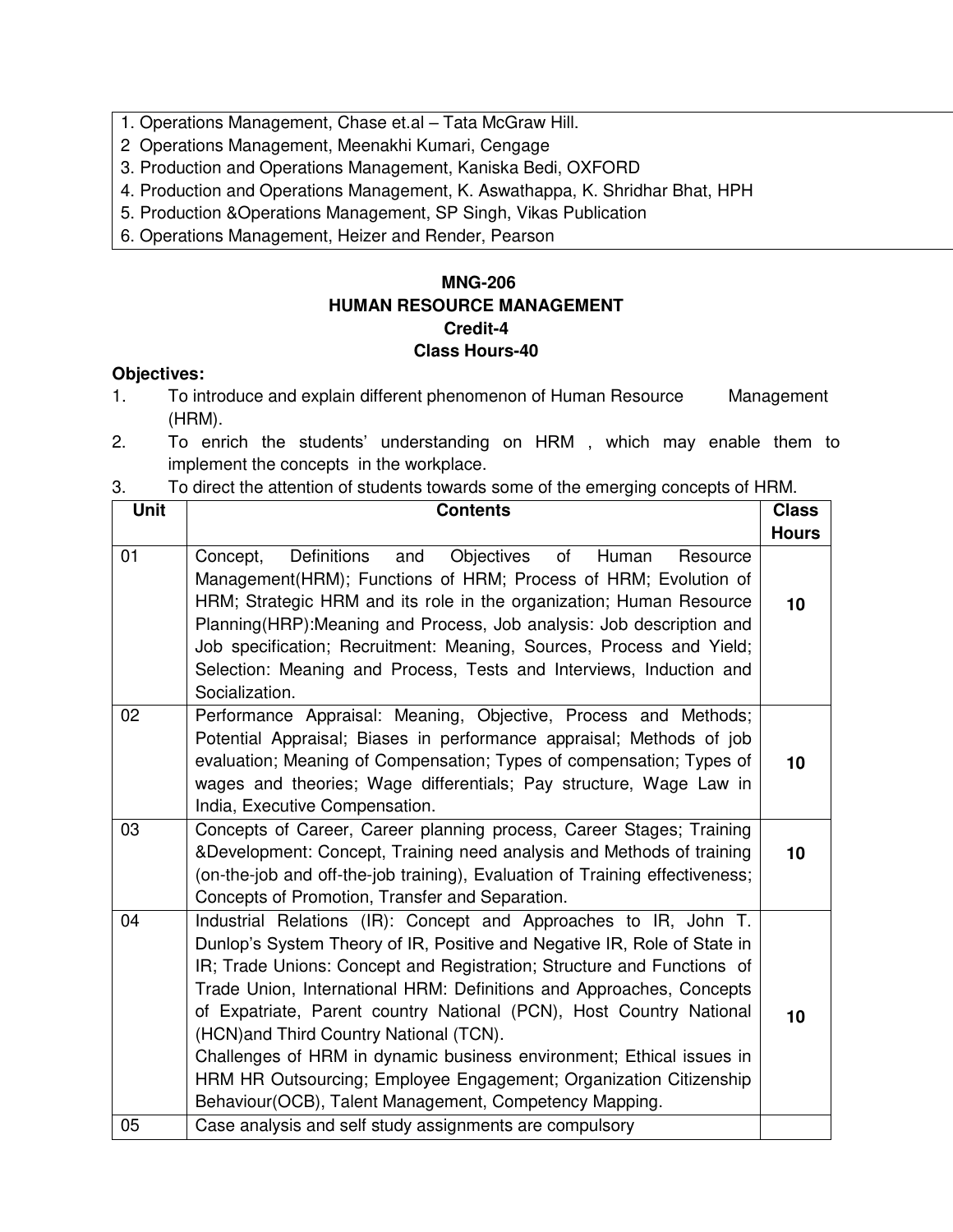1.HRM Text &Cases, Aswathappa,TMH.

2. Personnel &Human Resource Management, P.Subba Rao,HPH

3. Human Resource Management,Jyoyi,Venkates, Oxford

4. HR, Denisi and Sarkar, Cengage.

5. Human Resource Management (Seema Sanghi (Vikas)

6. Human Resource Management – S.S. Khanka – (S. Chand)

7. Human Resource Management – Dessler and Verkky, Pearson

#### **MNG- 207**

#### **MANAGERIAL COMMUNICATION**

#### **CREDIT - 2**

#### **CLASS HOURS: 30**

#### **Objectives:**

To develop the communication skills and soft skills of the students

 To enhance the ability of the students to participate in group discussions and personal interviews

| <b>Unit</b>    | <b>Contents</b>                                                          | <b>Class</b> |
|----------------|--------------------------------------------------------------------------|--------------|
|                |                                                                          | <b>Hours</b> |
| 1              | <b>Introduction to Managerial Communication</b>                          | 7            |
|                | 1.1. Communication challenges in today's work place: Advances in         |              |
|                | technology; Culturally diverse workforce; Team-based organizational      |              |
|                | Settings.                                                                |              |
|                | 1.2 Effective Business Presentations: Importance in managerial           |              |
|                | communication; Planning, Preparing, Organizing, Rehearsing, and          |              |
|                | Delivering Oral presentations, Handling Questions; Power Point           |              |
|                | Presentation                                                             |              |
| $\overline{2}$ | <b>Introduction to Managerial writing</b>                                |              |
|                | 2.1. Business letters: routine and persuasive letters, bad news letters, |              |
|                | sales letters, job application letters.                                  |              |
|                | 2.2. Writing CVs.                                                        |              |
|                | 2.3. Memos, notices, circulars, emails.                                  |              |
|                | 2.4 Business reports and proposals.                                      |              |
| 3              | <b>Group Communication</b>                                               |              |
|                | 3.1. Business Meeting: Planning a meeting; Drafting a Notice-cum-        | 8            |
|                | Agenda; Role of the Chairperson and other participants; preparing the    |              |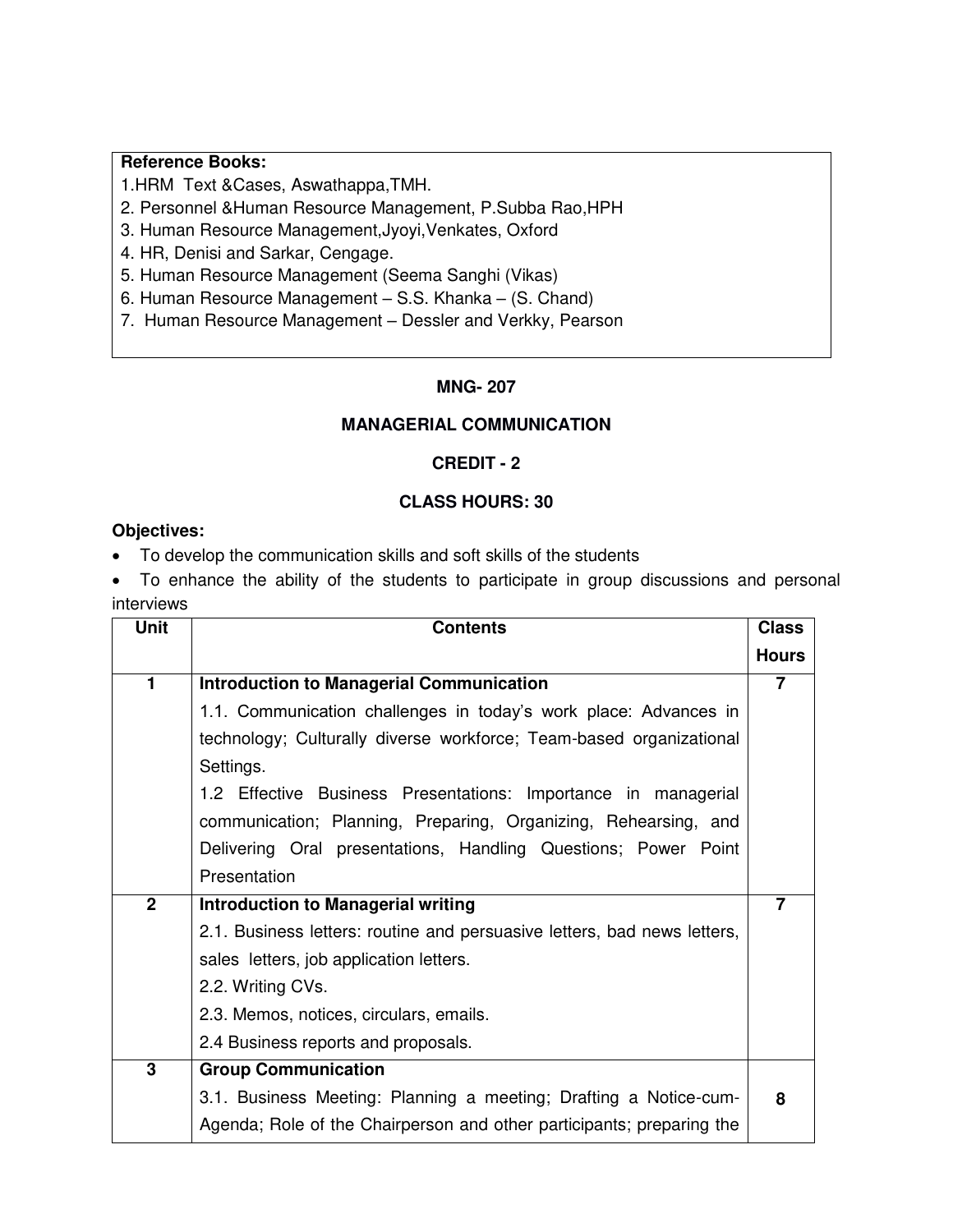|   | Minutes of a meeting.                                                |   |
|---|----------------------------------------------------------------------|---|
|   | 3.2. Group discussion: Types; Do's and Don'ts of GD; Guidelines for  |   |
|   | Effective Group Discussions                                          |   |
|   | 3.3Types of managerial speeches: Speech of Introduction, speech of   |   |
|   | thanks, occasional speech, and theme speech.                         |   |
| 4 | <b>Soft Skills</b>                                                   | 8 |
|   | 4.1. Communication skills and Soft Skills.                           |   |
|   | 4.2. Mastering the art of giving interviews, Types of interviews,    |   |
|   | Planning and Preparing for a Job Interview; Frequently Asked         |   |
|   | Questions in a Job Interview; Stages of an Interview; Important Non- |   |
|   | verbal Aspects; Strategies for success in Job Interviews.            |   |
|   | 4.3. Business and social etiquettes.                                 |   |
| 5 | Case analysis and self study assignments are compulsory              |   |

#### **Recommended Books:**

- 1. Business Communication- concepts, cases & applications,Chaturvedi & Chaturvedi, Pearson
- 2. Business Communication, Meenakshi Raman & Prakash Singh, Oxford
- 3. Communication for Management, Urmila Rai and S M Rai, HPH
- 4. Business and Managerial Communication, Sengupta, PHI
- 5. Business Communication for Managers, P. Mehra, Pearson
- 6. BCOM  $2^{nd}$  Edition, Lehman and Sinha, Cengage
- 7. Soft Skills K Alex, S Chand
- 8. Business Communication, Kalia and Agarwal, Wiley

## **Managerial Communication Skills (Lab)**

## **Credit – 2**

## **Contact Hours - 30**

| <b>Unit</b>    | <b>Contents</b>                                                                                                                           | Sessions (in<br>Hours) |
|----------------|-------------------------------------------------------------------------------------------------------------------------------------------|------------------------|
|                | Managerial Writing: Business letters, Advertisement, Preparing Press<br>Releases, Press Notes, Writing themespeeches, Speeches of thanks. | 6                      |
| $\overline{2}$ | Group Team / Communications: Preparing for GDs, Interviews, Writing<br>CVs and Resumes, Internal communications for employee engagement.  | 12                     |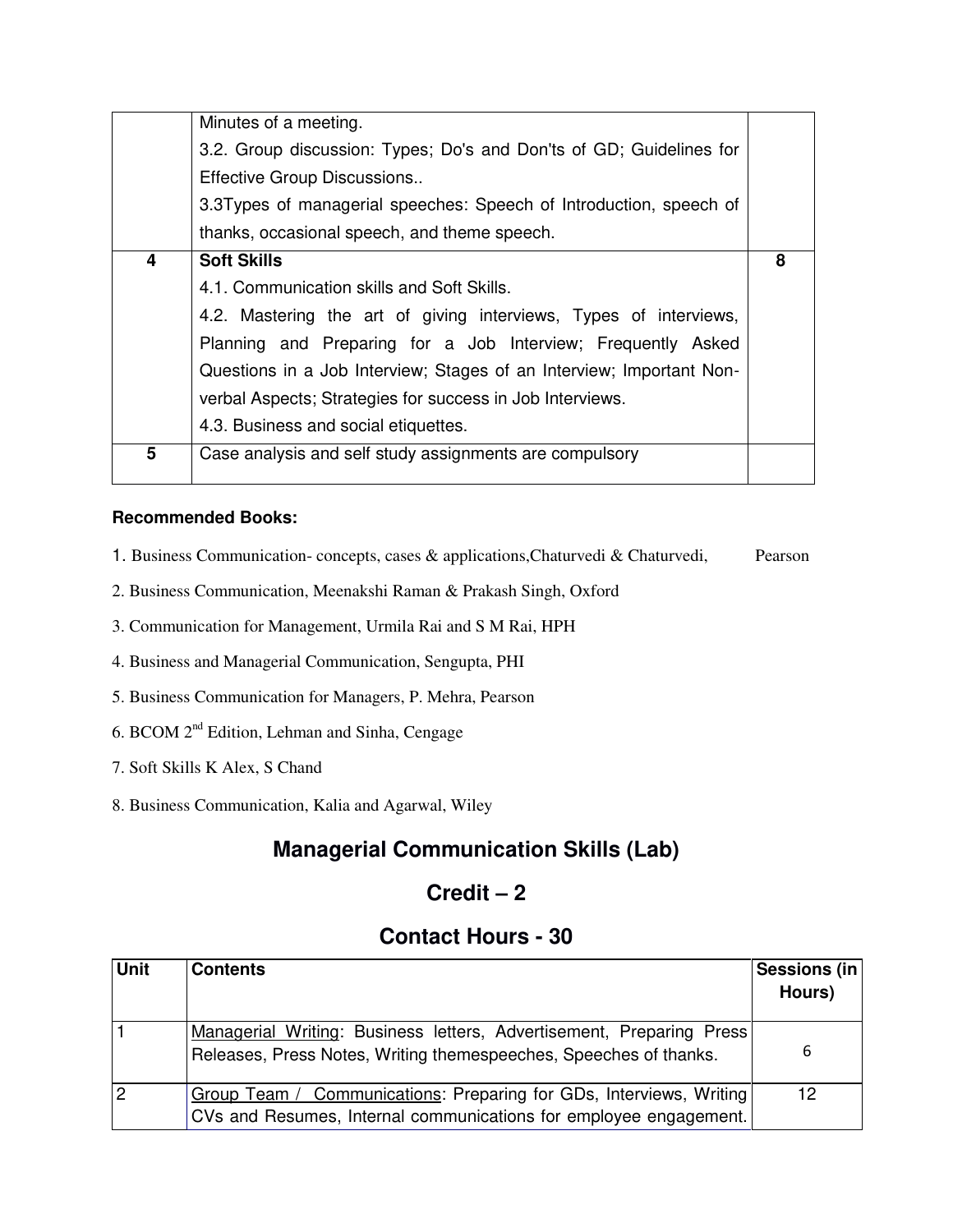|     | <b>Business Etiquette.</b>                                                                                                                                                              |                 |
|-----|-----------------------------------------------------------------------------------------------------------------------------------------------------------------------------------------|-----------------|
| 3   | Corporate Communications: Notices, Agenda, Board Room Behaviour,<br>Minutes, Exercises in Corporate writing, Preparing Presentation, Making<br>presentations before the top management. | 6               |
| -4. | Learning Emotional Skills: Emotional Skills and your<br>personality,<br>Interpersonal relations. Know your EQ. EQ Tests.                                                                | 6               |
|     |                                                                                                                                                                                         | <b>30 Hours</b> |

#### **Conducting Tests :**

- 1. There shall be two lab tests carrying 30 marks each and another carrying 40 marks.
- 2. The faculty concerned shall design the tests on topics prescribed in the syllabus.

#### Recommended Books :

- 1. English Language Lab, Nira Kanor, PHI
- 2. Guide to Managerial Communication, Mary Munter, Pearson
- 3. Cengage Learning India, English Language Communication Skill Lab Manual
- 4. Soft Skills for Everyone, Butterfield, Cengage
- 5. Campus to corporates, Sage Publication

#### **Conducting Tests:**

- 1. There shall be two lab tests carrying 30 marks each and another carrying 40 marks.
- 2. The faculty concerned shall design the tests on topics prescribed in the syllabus.

#### **Recommended Books:**

- 1. English Language Lab, Nira Kanor, PHI
- 2. Guide to managerial Communication, Mary Munter, Pearson
- 3. Cengage Learning India, English Language Communication Skill Lab manual
- 4. Soft Skills for every everyone, Butterfield, Cengage

## **MNG 209 Business Data Analysis Laboratory**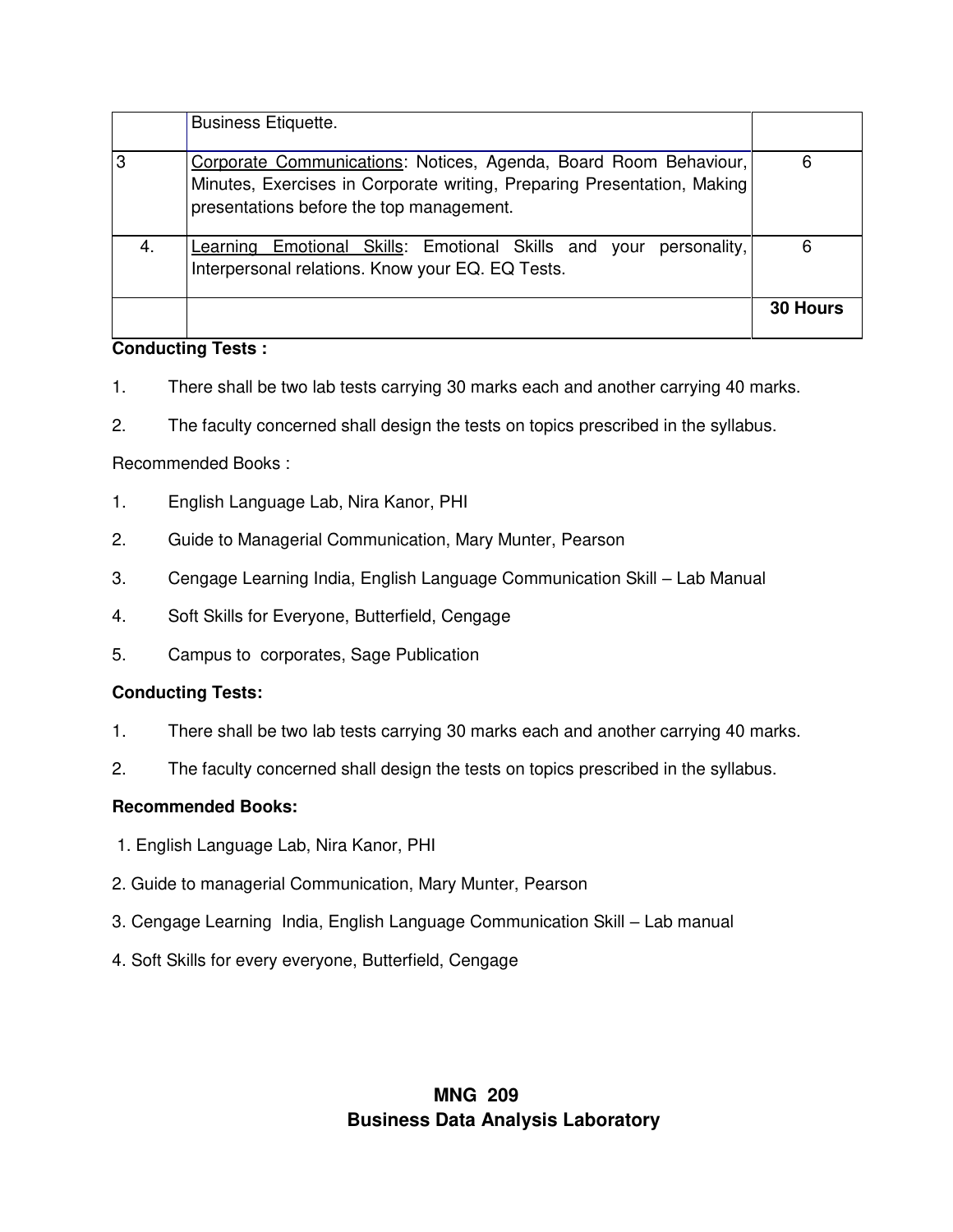### **Credit: 2**

### **Contact Hours : 30**

## **Teaching Scheme: Laboratory 4Hrs/Week**

### **Prerequisites:** Basic Mathematics and Management

**Objective:**To Make students familiar with business data analysis,retrieval using computer for research and report generation.

| Session        | Contents                                                               | <b>Hours</b>   |
|----------------|------------------------------------------------------------------------|----------------|
| $\mathbf{1}$   | An introduction to creating and formatting worksheets                  | $\overline{2}$ |
|                | The session includes:                                                  |                |
|                | Insert and delete worksheets; Copy, reposition, copy and move, rename, |                |
|                | grouping and applying coloring to worksheet tabs                       |                |
| $\overline{c}$ | Applying formulas and functions                                        | 4              |
|                | <b>Create formulas</b>                                                 |                |
|                | This session includes:                                                 |                |
|                | Use of basic operators                                                 |                |
|                | Revision of formulas                                                   |                |
|                | Enforce precedence of operation                                        |                |
|                | This session includes:                                                 |                |
|                | order of evaluation                                                    |                |
|                | precedence using parentheses<br>$\bullet$                              |                |
|                | Precedence of operators for percent vs exponential                     |                |
| 3              | Apply cell reference in formulas                                       | 2              |
|                | This session includes:                                                 |                |
|                | Relative                                                               |                |
|                | Absolute                                                               |                |
| 4              | Applying conditional logic in a formula                                | 2              |
|                | This session includes:                                                 |                |
|                | Create formula with values that match your conditions                  |                |
|                | Edit defined conditions in a formula                                   |                |
|                | Use a series of conditional logic values in a formula                  |                |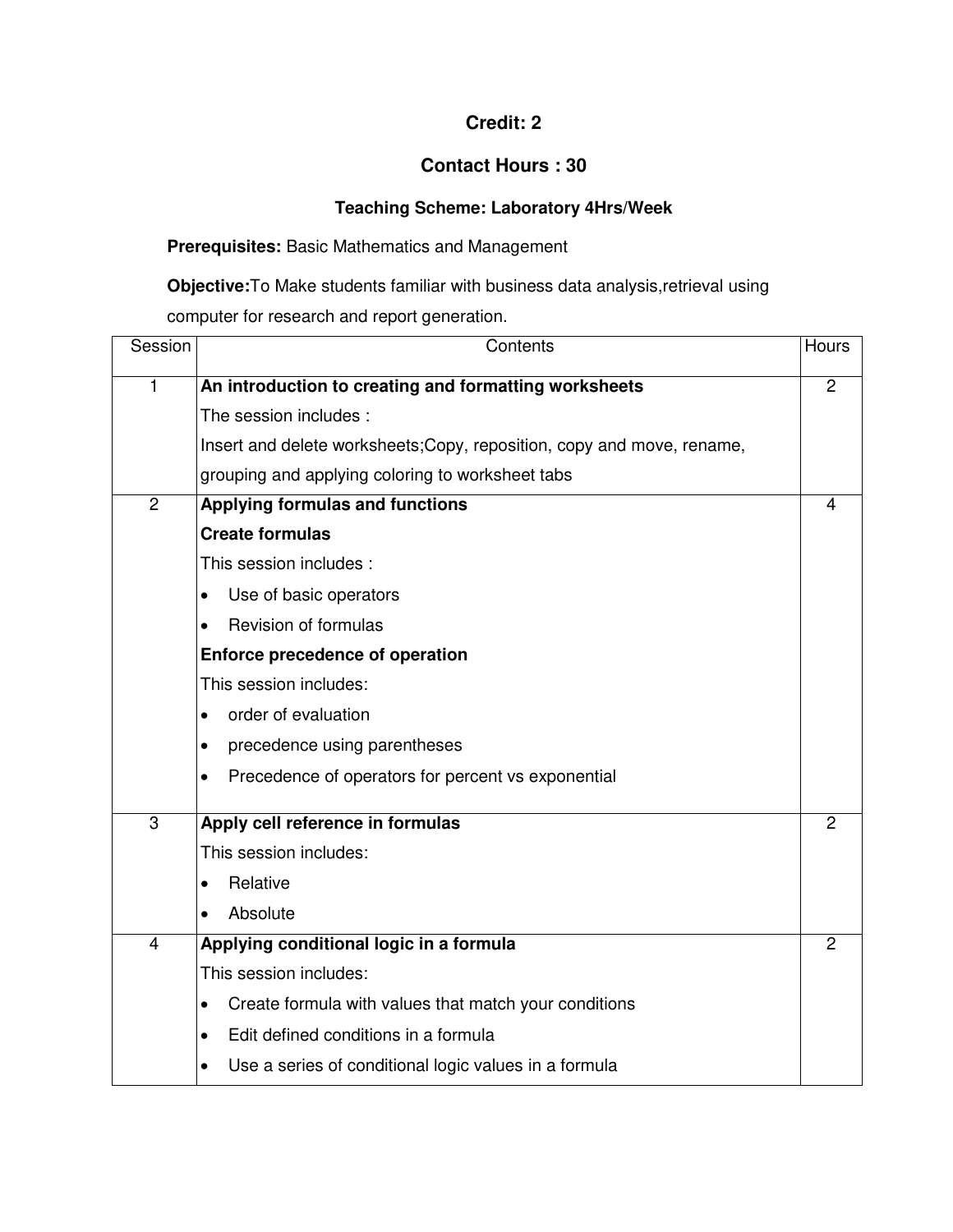| 5                           | Apply name ranges in a formulas.                                        | $\overline{2}$ |
|-----------------------------|-------------------------------------------------------------------------|----------------|
|                             | This session includes:                                                  |                |
|                             | Define, edit and rename a named range                                   |                |
| 6                           | Apply cell ranges in formulas.                                          | 2              |
|                             | This session includes:                                                  |                |
|                             | Enter a cell range destination in the formula bar                       |                |
|                             | Define a cell range using the mouse                                     |                |
|                             | Define a cell range using a keyboard shortcut                           |                |
| $\overline{7}$              | <b>Presenting Data Visually</b>                                         | $\overline{c}$ |
|                             | This session includes:                                                  |                |
|                             | Create charts based on worksheet data.                                  |                |
| 8                           | <b>Introduction to Query Language</b>                                   | 4              |
|                             | <b>SQL DDL commands</b>                                                 |                |
|                             | This session includes:                                                  |                |
|                             | Creating tables                                                         |                |
|                             | Creating table with constraints                                         |                |
|                             | Altering tables                                                         |                |
|                             | <b>SQL DML commands</b>                                                 |                |
|                             | This session includes                                                   |                |
|                             | Inserting data into tables                                              |                |
|                             | Updating data into tables                                               |                |
|                             | Deleting data from tables                                               |                |
| 9                           | Getting data using Query Use of select statement to create data queries | $\overline{2}$ |
| 10                          | <b>Advance Query 1</b>                                                  | 4              |
|                             | Use of SQL functions (aggregate functions, group functions etc.)        |                |
|                             | <b>Advance Query 2</b>                                                  |                |
|                             | Use of joins and sub queries                                            |                |
| 11                          | Lab. Test 1 (Spread sheet - 50 marks)                                   | 2              |
| 12                          | Lab. Test 2 (Query language - 50 marks)                                 | $\overline{2}$ |
| Total no. of Lab Hours = 30 |                                                                         |                |